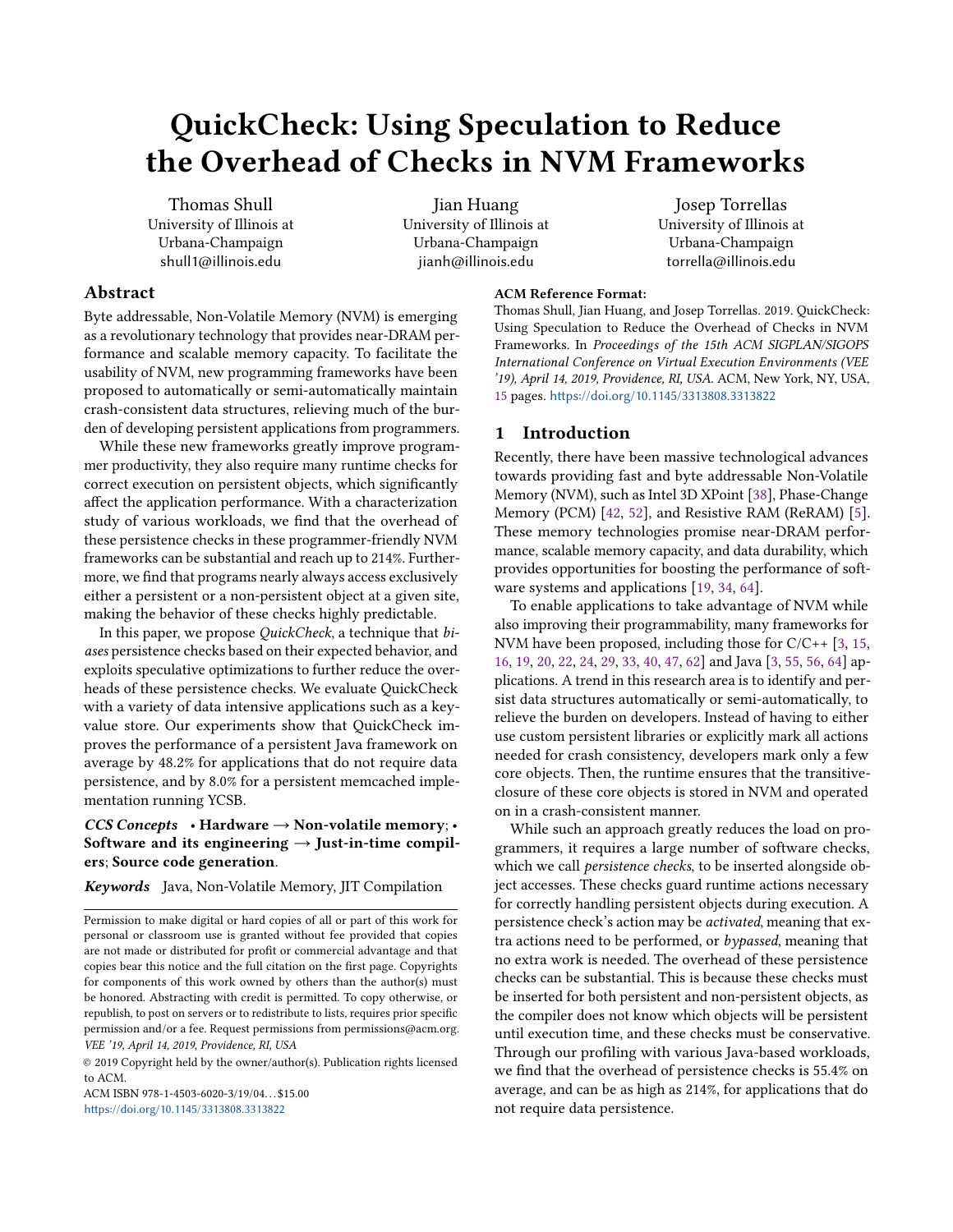However, we also find that whether the check at a given code location is activated or bypassed is highly predictable. Specifically, we find that, over 99% of the time, a given site accesses exclusively either persistent or non-persistent objects. Given this insight, we propose to bias each persistence check site to match its expected behavior. We leverage the multi-tier execution of a Java Virtual Machine (JVM) to profile and categorize each persistence check into one of the four categories: likely, unbiased, unlikely, and very\_unlikely, based on how likely its action will be activated. According to the persistence check state, the compiler decides what optimized code to generate. Options range from generating code to favor the likely persistence check execution path, to performing speculative optimizations that eliminate the check activation path entirely.

We develop our persistence check biasing technique named QuickCheck in a real JVM framework running on a server system with Intel Optane DC persistent memory [\[35\]](#page-13-9). We evaluate QuickCheck with a variety of applications. Our experimental results demonstrate that QuickCheck improves the performance of the persistent Java framework on average by 48.2% for applications that do not require data persistence, and by 8.0% for a persistent memcached implementation running the Yahoo! Cloud Serving Benchmarks (YCSB). Overall, we make the following contributions in this paper:

- We conduct a thorough study on the checking of persistent objects in NVM frameworks, and identify that the overhead of persistence checks is substantial.
- We provide a detailed characterization of the behavior of persistence checking on a diverse set of applications that require data persistence, and show that persistence checking is highly predictable.
- We propose QuickCheck, a persistence check biasing technique that uses profiling and speculation to reduce the overhead of persistence checks.

## 2 Background

#### <span id="page-1-1"></span>2.1 Java Application Execution

Java programs are executed on top of a Java Virtual Machine (JVM) [\[44\]](#page-13-10). The JVM receives as input .class files consisting of JVM bytecodes and metadata about the location of methods and other classes. From this input, the JVM then generates machine code customized for the current execution environment's architecture.

Instead of generating machine code ahead-of-time before execution, most JVM implementations dynamically generate code throughout execution using Just-in-Time (JIT) compilation techniques. By performing JIT compilation, nonexecuted code paths do not need to be compiled, and the generated code can be tailored to be optimized for the application's current behavior.

To fully leverage the potential of JIT compilation, advanced JVM compilers are organized into multiple tiers,

<span id="page-1-0"></span>

Figure 1. JVM compilation overview.

where each tier offers a different tradeoff between the time to generate code and the quality of code generated. Figure [1](#page-1-0) provides a high-level overview of JVM compilation. The initial compiler, commonly known as the baseline compiler, generates code quickly. However, the code is not efficient. The "hot" methods in which most of the execution time is spent are later recompiled by a more advanced compiler, which in the figure we call the optimizing compiler. The optimizing compiler produces high-quality code. However, the code takes longer to generate.

An optimization commonly performed during multi-tiered compilation is to perform speculative optimizations within the optimizing compiler. Instead of generating code which can correctly handle all corner cases, the optimizing compiler chooses to speculate on which behaviors will be encountered during runtime, and only generates code that covers these behaviors. By performing this speculation, the optimizing compiler is able to better optimize the code paths. However, if an unexpected behavior is encountered, i.e., a mispeculation occurs, the optimized code will not be able to handle it correctly. In this case, the execution is transferred back to the code generated by the baseline compiler, which handles all corner cases. This process of transferring code execution back to a more conservative version of generated code is known as on-stack-replacement [\[31\]](#page-13-11) fallback.

Performing an on-stack-replacement fallback on a mispeculation can be an expensive operation. Therefore, the optimizing compiler must be careful in choosing what speculative optimizations to perform. To assist with this process, multi-tiered compilers collect profiling information during the initial execution phase, which the optimizing compiler can later use to guide its speculation choices. The baseline compiler instruments its generated code with profiling metrics which are dynamically updated during execution. After that, when code is recompiled by the optimizing compiler, this collected profiling information is utilized. Profiling information has been shown to accurately predict the behavior of later executions and help the optimizing compiler improve the application performance [\[17,](#page-12-8) [18,](#page-12-9) [26,](#page-12-10) [30,](#page-12-11) [48\]](#page-13-12).

## 2.2 Non-Volatile Random-Access Memory

Byte addressable NVM has performance characteristics that are roughly similar to DRAM, but has a much higher density,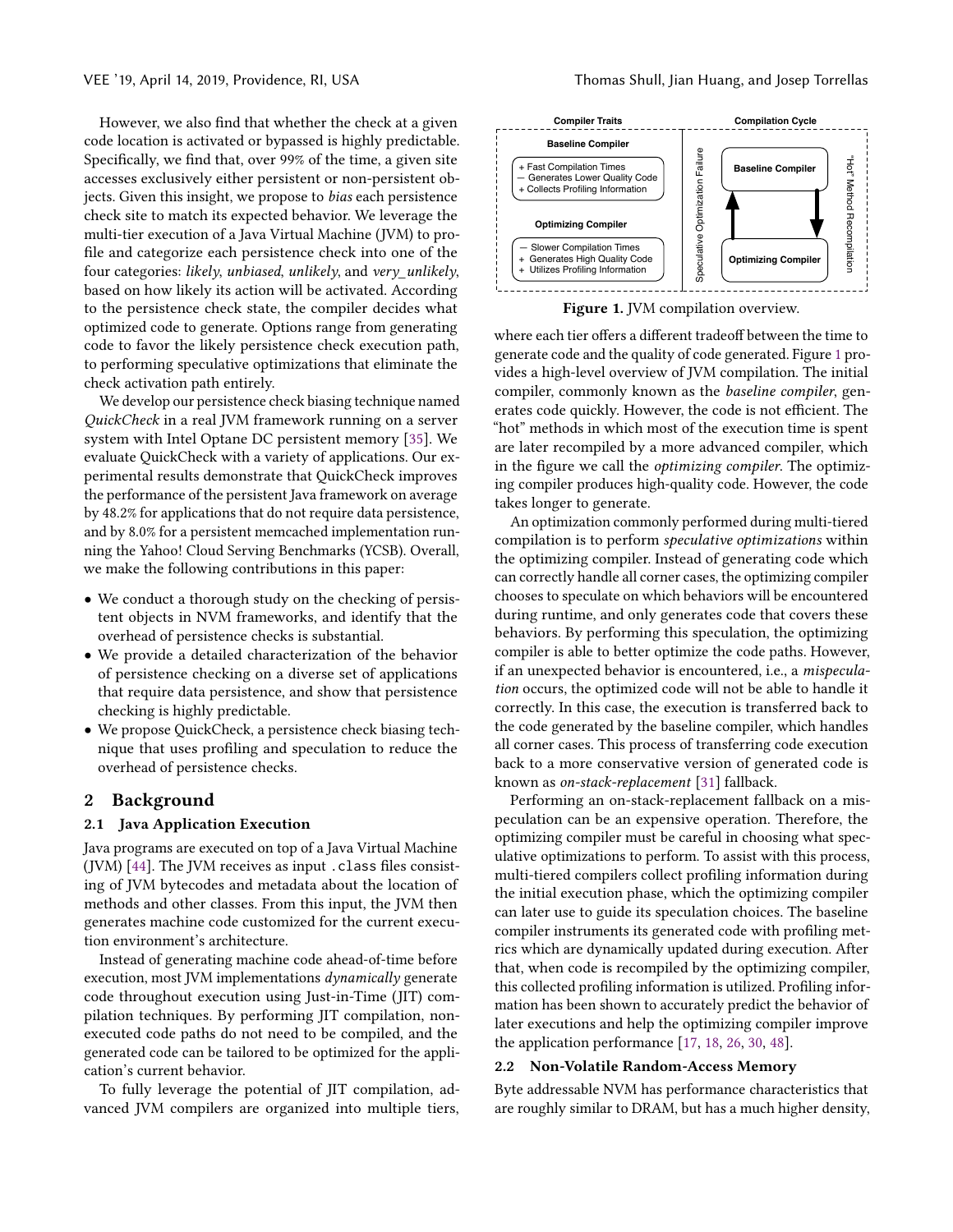allowing NVM to have larger capacities. Currently, the performance of NVM is slightly worse than DRAM, hence, initial systems utilizing NVM are expected to be hybrid memory system consisting of both types of memory. Hybrid systems typically have a unified virtual address space, allowing applications to allocate data to either volatile or non-volatile memory based on the needs of applications.

While NVM provides non-volatility, volatile caches still exist between the processor and NVM. This means that care must be taken to ensure that a store from the processor becomes persistent. In other words, one must ensure that the stored value is propagated to NVM, rather than remaining dirty within the cache hierarchy.

Without special support, the order in which stores reach the NVM and are made persistent depends on the order in which they are evicted from the cache hierarchy. To ensure that a store reaches NVM deterministically, values must be flushed from the cache via explicit instructions. In addition, fences must be inserted to guarantee the correct ordering. Recently, x86-64 processors have added a new cachelinewriteback instruction (CLWB) [\[37\]](#page-13-13) to support writing back a cache line to NVM without flushing the cache line. However, multiple such cacheline writebacks are allowed to be reordered by the processor unless fences are placed in the code. Specifically, to guarantee completion of a CLWB, the x86-64 store fence (SFENCE) instruction must be used.

#### 2.3 Industrial NVM Frameworks

The Storage Networking Industry Association (SNIA) has been working to standardize interactions with NVM. They have created a low-level programming model [\[58\]](#page-13-14) meant to be followed by device driver programmers and low-level library designers. In addition, an open source project led by Intel has been created to provide application developers a higher-level toolset that is compliant with this device-level model. This project has resulted in the development of the Persistent Memory Development Kit (PMDK) [\[3\]](#page-11-0), a collection of libraries in C/C++ and Java that a developer can use to build durable applications on top of NVM.

PMDK requires that programmers explicitly label all the durable data in their code with pragmas. As an alternative, PMDK also contains a few library data structures, such as a durable primitive array and map, with the necessary persistent pragmas built already into the code.

For persistently storing durable data, PMDK requires the programmer to either explicitly persist stores, or use demarcated failure-atomic regions. Failure-atomic regions enable a collection of stores to persistent memory to have the appearance of being persisted atomically. Recently, PMDK has also introduced C++ templates that allow some operations to be persistent without explicit user markings.

#### 2.4 Academic NVM Frameworks

In addition to the industrial efforts, academia has also proposed several frameworks for NVM [\[15,](#page-12-2) [16,](#page-12-3) [19,](#page-12-1) [20,](#page-12-4) [22,](#page-12-5) [24,](#page-12-6) [29,](#page-12-7)

[33,](#page-13-4) [40,](#page-13-5) [47,](#page-13-6) [55,](#page-13-7) [56,](#page-13-8) [62,](#page-14-2) [64\]](#page-14-1). The level of support provided by these frameworks varies. Some frameworks [\[19,](#page-12-1) [47\]](#page-13-6) provide a similar level of abstraction as PMDK and expect the user to specify all persistent objects, while others try to offload much of the overhead of creating persistent applications off the programmer. One strategy to simplify the programming model is to require the user to only identify persistent epochs [\[15,](#page-12-2) [16,](#page-12-3) [22,](#page-12-5) [29,](#page-12-7) [33,](#page-13-4) [62\]](#page-14-2). Given these epochs, the framework will include the runtime support necessary to ensure crash-consistency at region granularity. This simplifies the programming model from the user perspective, since when using these frameworks, users do not have to explicitly per-

crash consistency. Another strategy to improve programmability is to forgo libraries and build NVM support directly into the language [\[15,](#page-12-2) [24,](#page-12-6) [40,](#page-13-5) [55,](#page-13-7) [56,](#page-13-8) [64\]](#page-14-1). These approaches modify both the compiler and runtime to include support for persistent features. With language-level support, these frameworks provide better portability and performance. Also, since the compiler is now aware of persistent features, it can perform advanced optimizations to limit the overhead of persistency.

form cacheline flushes or place memory fences to ensure

With runtime support, it is also possible for users to not have to identify all persistent objects [\[15,](#page-12-2) [55,](#page-13-7) [56\]](#page-13-8). Instead, the runtime can dynamically detect which objects must be stored in NVM for recovery purposes. Leveraging the runtime to identify which objects must be made persistent even further reduces the amount of persistent markings needed by the user, which both improves programmability and reduces the likelihood of having programmer bugs.

## <span id="page-2-0"></span>2.5 Programmer-Friendly NVM Framework

As discussed, a recent trend for NVM frameworks is to relieve the developer burden by identifying persistent data structures automatically or semi-automatically. As programmer productivity becomes a first-class metric, we believe this trend will continue and more programmer-friendly NVM frameworks will be introduced. An ideal programmer-friendly NVM framework should minimize both the programmer effort needed to create a persistent program and likelihood of having programmer bugs. To highlight the features of these frameworks and their implementations, we outline the compiler changes and runtime support needed by the AutoPersist framework [\[56\]](#page-13-8) as follows. However, any programmerfriendly framework must undergo similar changes. In the rest of the paper, we collectively refer to these programmerfriendly frameworks as friendly NVMs (fNVMs).

#### <span id="page-2-1"></span>2.5.1 Managing Persistent Objects

A key goal of fNVMs is to limit the amount of objects that must be manually identified as needing special treatment for crash-consistency. Instead of requiring the user to identify all objects that should reside in NVM, these frameworks should require the user to label only a few core objects which are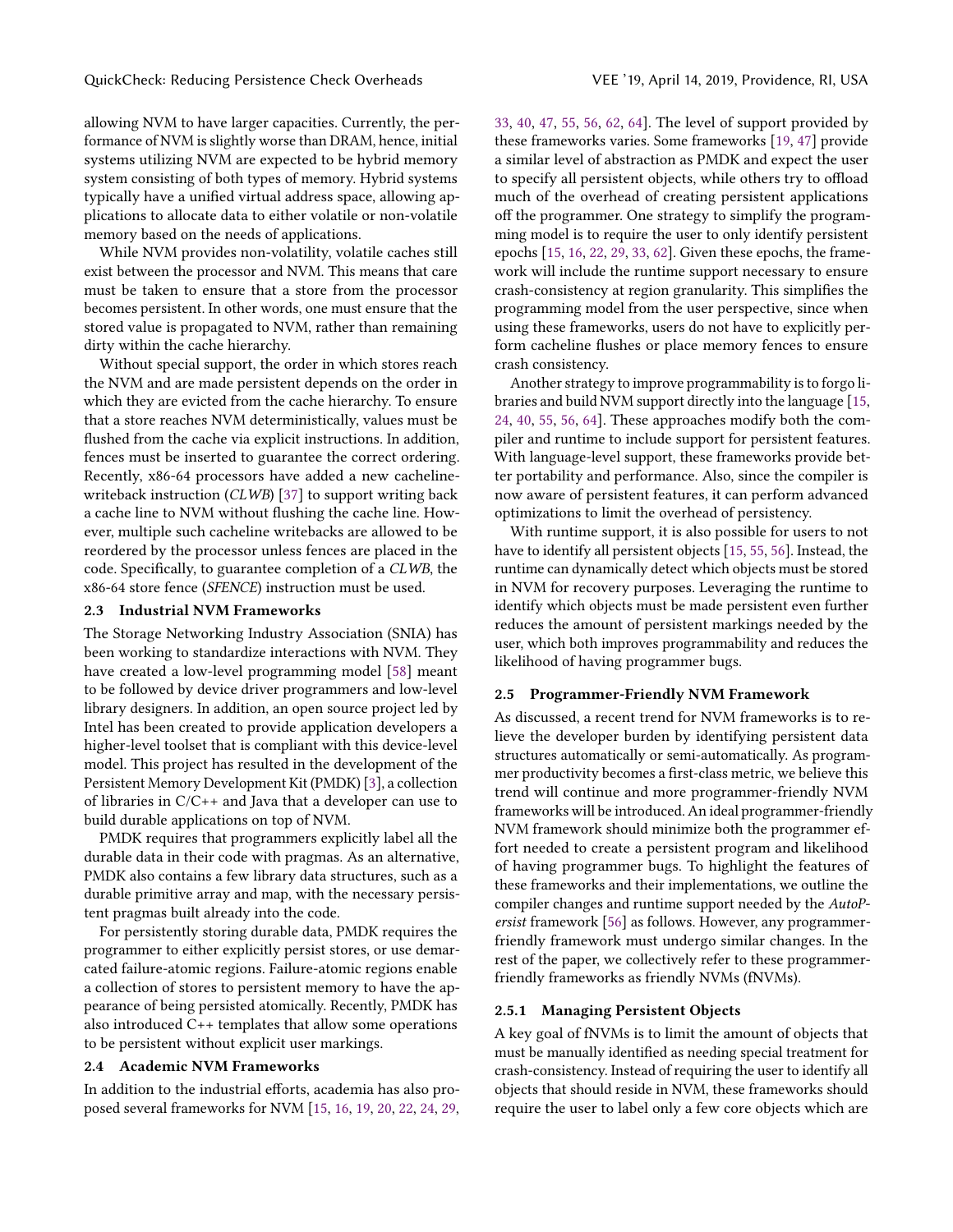<span id="page-3-0"></span>

Figure 2. Changing heap state to ensure correct persistent behavior.

then used as the basis for recovery. We call these core objects the core persistent object set.

Given the core persistent object set, AutoPersist's runtime ensures that the transitive closure of the core persistent set is also placed in NVM. AutoPersist inserts runtime checks to dynamically uphold this mandate.

Figures [2](#page-3-0) (a)-(c) show how the heap changes as an application executes to ensure crash-consistency. Figure [2\(](#page-3-0)a) shows the initial state of the heap, where objects A, B, C, D, and  $E$  are in volatile memory, and  $F$  and  $G$  are in NVM. Object G is within the core persistent object set. Hence, it must be in NVM. Object  $F$  is reachable from  $G$  and must also be in NVM. Because  $B$  is not reachable from the core persistent object set, it does not need to be in NVM.

In Figure [2\(](#page-3-0)b), the program has changed the  $G \rightarrow F$  pointer to  $G \rightarrow E$ . This causes the runtime to intervene and move objects E and C to NVM, since they are now reachable from the core persistent object set. The new versions of  $E$  and  $C$ are colored green in the figure. Because eagerly updating all pointers to E and C has significant overheads, AutoPersist uses the original  $E$  and  $C$  objects as forwarding objects and lazily updates pointers in the volatile heap. In the figure, the forwarding objects are colored yellow.

Finally, during a garbage collection (GC) cycle in AutoPersist, all pointers are updated and the forwarding objects are collected. Figure [2\(](#page-3-0)c) shows the state of the heap after a GC cycle has occurred.

In addition to ensuring all objects reachable from the core persistent object set reside in NVM, fNVMs' runtimes must also guarantee that stores to these objects are made persistent in the proper order without requiring explicit user markings. In AutoPersist, this is accomplished by adding additional behaviors onto the end of store operations to persistent objects. Since objects become persistent dynamically throughout execution, it is unknown which stores must include the extra persistent behavior at compilation time. Therefore, AutoPersist includes a check for whether an object is persistent or not to guard the persist operations.

#### <span id="page-3-1"></span>2.5.2 Failure-Atomic Region Support

fNVMs also add support for failure-atomic regions. Within a failure-atomic region, all stores to objects reachable from the core persistent object set are not part of the recoverable program state until the region has ended. When a failure-atomic

region is exited, all stores within the region are atomically added to the recoverable program state. In AutoPersist, the runtime tracks stores to objects reachable from the core persistent object set within a failure-atomic region. It ensures that they become a part of the crash-recoverable state only at the region end, and in an atomic manner.

# <span id="page-3-3"></span>3 Limitations of Programmer-Friendly NVM Frameworks

As described in Section [2.5,](#page-2-0) fNVMs have the potential to dramatically ease the programming burden of creating a persistent application. However, to facilitate the widespread acceptance of these frameworks, we need to ensure their performance is close to other manually optimized NVM programs. One significant overhead is the persistence checks required by fNVMs around accesses to both persistent and non-persistent objects. Before we discuss the proposed solution to reduce the persistence checking overhead, we first describe how these frameworks use checks to guard much of the runtime behavior for correct persistent execution.

## <span id="page-3-2"></span>3.1 Store Field Persistence Checks

As described in Sections [2.5.1](#page-2-1) and [2.5.2,](#page-3-1) many persistence runtime actions in fNVMs are dependent on whether an object is reachable from the core persistent object set or not. Since these actions can be very expensive, it is beneficial to ensure that they are only enabled when absolutely necessary. Because of this, fNVMs traditionally include many checks, which we call persistence checks, to guard runtime actions needed for correct persistent execution. Persistence checks query the object's state to determine whether the action is needed and must be *activated*, or if the action can be *bypassed*.

We show how stores to fields are performed in AutoPersistin Algorithm [1.](#page-4-0) Without persistence support, the function storeField(holder, field, value) writes value V into field  $F$  of the holder object  $H$  (line [18\)](#page-4-0). Now, in AutoPersist, both before and after writing  $V$  into field  $F$ , persistence checks must be included to ensure the runtime performs all actions needed when handling persistent objects.

The persistence check code before the write (lines [2](#page-4-0) to [17\)](#page-4-0) first checks whether the guarded action should be activated or not. This is done by including a persistence check (line [3\)](#page-4-0) to determine if  $H$  is either forwarded or persistent. If  $H$  is a forwarded object, its forwarding address will point to a persistent object. As explained in Section [2.5.1,](#page-2-1) forwarded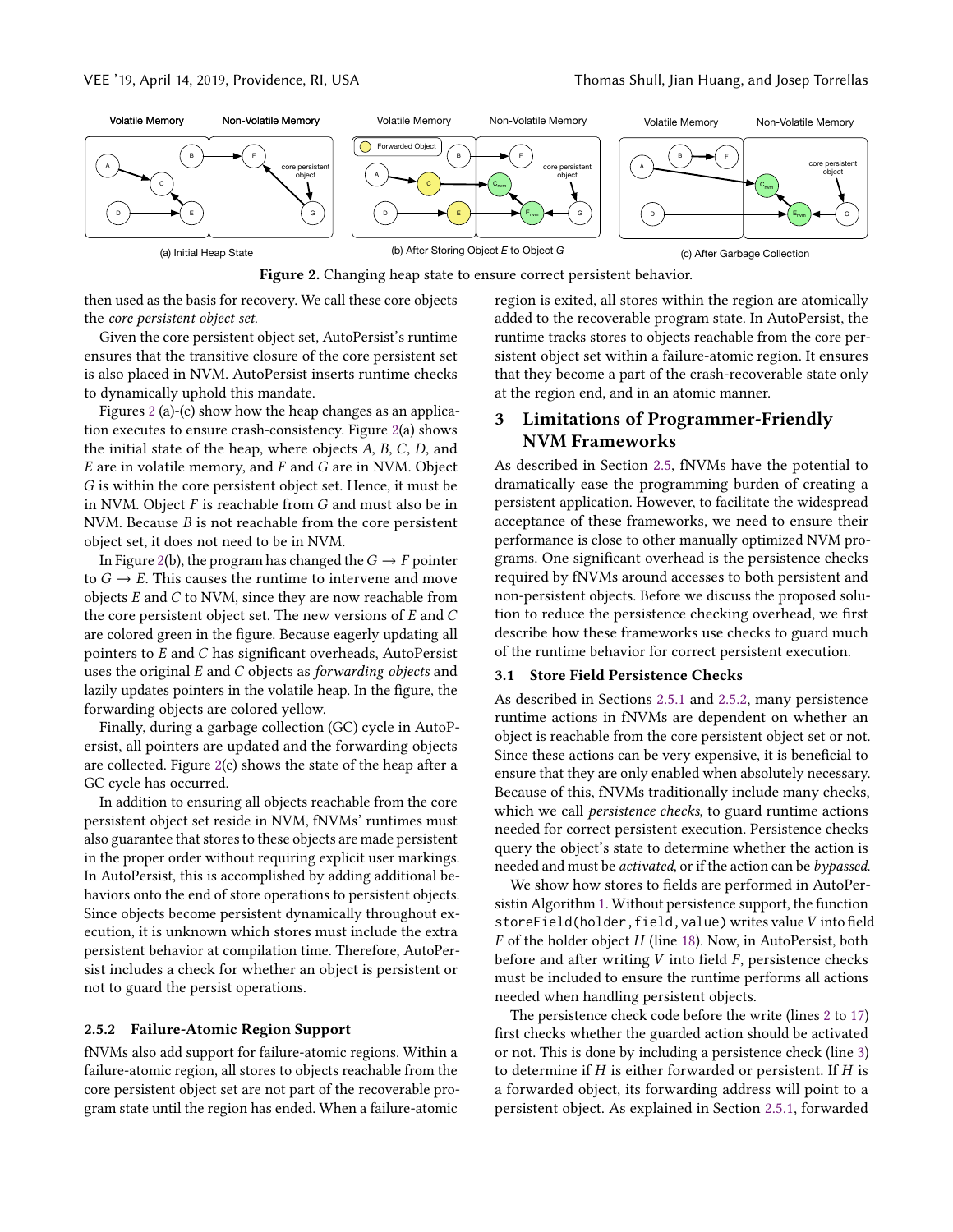<span id="page-4-0"></span>

| Algorithm 1 store operation with persistence checks. |  |  |  |
|------------------------------------------------------|--|--|--|
|                                                      |  |  |  |

|     | 1: procedure STOREFIELD(holder, field, value)                     |
|-----|-------------------------------------------------------------------|
|     | [Start Persistence Check Code]                                    |
| 2:  | [Persistence Check]                                               |
| 3:  | <b>if</b> isPersistent(holder) or isForwarded(holder) <b>then</b> |
| 4:  | [Persistence Check's Guarded Action]                              |
| 5:  | if isForwarded(holder) then                                       |
| 6:  | $holder = getForwardAddr(holder)$                                 |
| 7:  | end if                                                            |
| 8:  | if isForwarded(value) then                                        |
| 9:  | value = getForwardedAddr(value)                                   |
| 10: | end if                                                            |
| 11: | <b>if</b> !isPersistent(value) <b>then</b>                        |
| 12: | move value to NVM                                                 |
| 13: | end if                                                            |
| 14: | <b>if</b> inFailureAtomicRegion(tid) <b>then</b>                  |
| 15: | logStore(holder, field)                                           |
| 16: | end if                                                            |
| 17: | end if                                                            |
|     | [End Persistence Check Code]                                      |
| 18: | writeField(holder, field, value)                                  |
|     | [Start Persistence Check Code]                                    |
| 19: | [Persistence Check]                                               |
| 20: | if isPersistent(holder) then                                      |
| 21: | [Persistence Check's Guarded Action]                              |
| 22: | cachelineWriteback(holder, field)                                 |
| 23: | if !inFailureAtomicRegion(tid) then                               |
| 24: | persistFence()                                                    |
| 25: | end if                                                            |
| 26: | end if                                                            |
|     | [End Persistence Check Code]                                      |
|     | 27: end procedure                                                 |

objects act as temporary pointers to persistent objects before all pointers are updated during a GC cycle. If the persistence check is true, then the action it is guarding will be executed (lines [4](#page-4-0) to [17\)](#page-4-0). This code first retrieves the current location of H. This is performed by checking whether the holder object has been forwarded (line [5\)](#page-4-0) or not. If so, the current holder object's location must be retrieved (line [6\)](#page-4-0). AutoPersist has an extra object header word to allow for the fast retrieval of persistent state information and storing forwarding addresses. Next, the runtime must ensure that  $V$  is also persistent. As with object H, this check must first retrieve  $V$ 's current location (lines [8](#page-4-0) to [10\)](#page-4-0), and then afterwards must check whether  $V$  is persistent (line [11\)](#page-4-0). If  $V$  is not persistent, then the runtime must move V and its transitive closure to NVM. Lines [14](#page-4-0) to [16](#page-4-0) perform the logging needed to maintain the appearance of atomicity within failure-atomic regions.

The persistence check's guarded action after the original write (lines [21](#page-4-0) to [26\)](#page-4-0) ensures that the proper persistency measures are taken. If  $H$  is persistent, the field must be written back to NVM using a CLWB (line [22\)](#page-4-0). In addition, if execution is currently not within a failure-atomic region, then a SFENCE must be inserted to ensure data consistency.

Note that while there are many checks within a persistence check's guarded action, we only consider the checks on lines [3](#page-4-0) and [20](#page-4-0) to be persistence checks, as these are the checks

<span id="page-4-1"></span>

|  |  | Algorithm 2 load operation with a persistence check |  |
|--|--|-----------------------------------------------------|--|
|  |  |                                                     |  |
|  |  |                                                     |  |

| 1: <b>procedure</b> LOADFIELD(holder, field) |
|----------------------------------------------|
| [Start Persistence Check Code]               |
| [Persistence Check]<br>2:                    |
| if isForwarded(holder) then<br>3:            |
| [Persistence Check's Guarded Action]<br>4:   |
| holder = getForwardedAddr(holder)<br>5:      |
| end if<br>6:                                 |
| [End Persistence Check Code]                 |
| value = readField(holder, field)<br>7:       |
| return newValue<br>8:                        |
| 9: end procedure                             |

which guard runtime actions needed when interacting with persistent objects.

## <span id="page-4-2"></span>3.2 Load Field Persistence Checks

In addition to modifying object store procedures, fNVMs must also add a persistence check to load procedures to ensure pointers do not refer to forwarded objects. Algorithm [2](#page-4-1) shows how field loads are performed in AutoPersist.

Without persistence support, loadField(holder,field) loads the value  $V$  from field  $F$  of holder object  $H$  and returns V . In AutoPersist, before this load can occur, a persistence check is inserted (line [3\)](#page-4-1) to guard retrieving the current location of  $H$  (line [5\)](#page-4-1). As described in Section [3.1,](#page-3-2) only objects which are persistent can have forwarded objects.

# 4 Characterizing Persistence Checks

As shown in Section [3,](#page-3-3) fNVMs require many persistence checks to guard runtime actions. In this section, we first evaluate the overhead of these persistence checks. Afterwards, we profile the activation behavior of persistence checks across various persistent applications.

## 4.1 Overhead of Persistence Checks

As shown in Algorithms [1](#page-4-0) and [2,](#page-4-1) persistence checks are used frequently in fNVMs. The actions guarded by these checks are only activated if the holder object being accessed is reachable from the core persistent object set. Otherwise, for non-persistent holder objects, the actions are bypassed. To evaluate the cost of persistence checks guarding bypassed actions, we run the DaCapo [\[12\]](#page-12-12) and Scala DaCapo Benchmark Suites [\[54\]](#page-13-15). As these benchmarks do not have persistent markings, all objects will be non-persistent by default. Hence, they provide an excellent opportunity to evaluate the overheads of persistence checks with bypassed actions.

We conduct the experiments on AutoPersist [\[56\]](#page-13-8). More details about the implementation are in Section [7.1.](#page-8-0) We evaluate two configurations: NoChecks, which does not have persistence checks, and WChecks, which includes the persistence checks described in Section [3.](#page-3-3) We run each benchmark multiple times to warm up the system before measuring the execution time.

Figures [3](#page-5-0) and [4](#page-5-0) show the performance of the two configurations. In the worst performing benchmark, Scala DaCapo's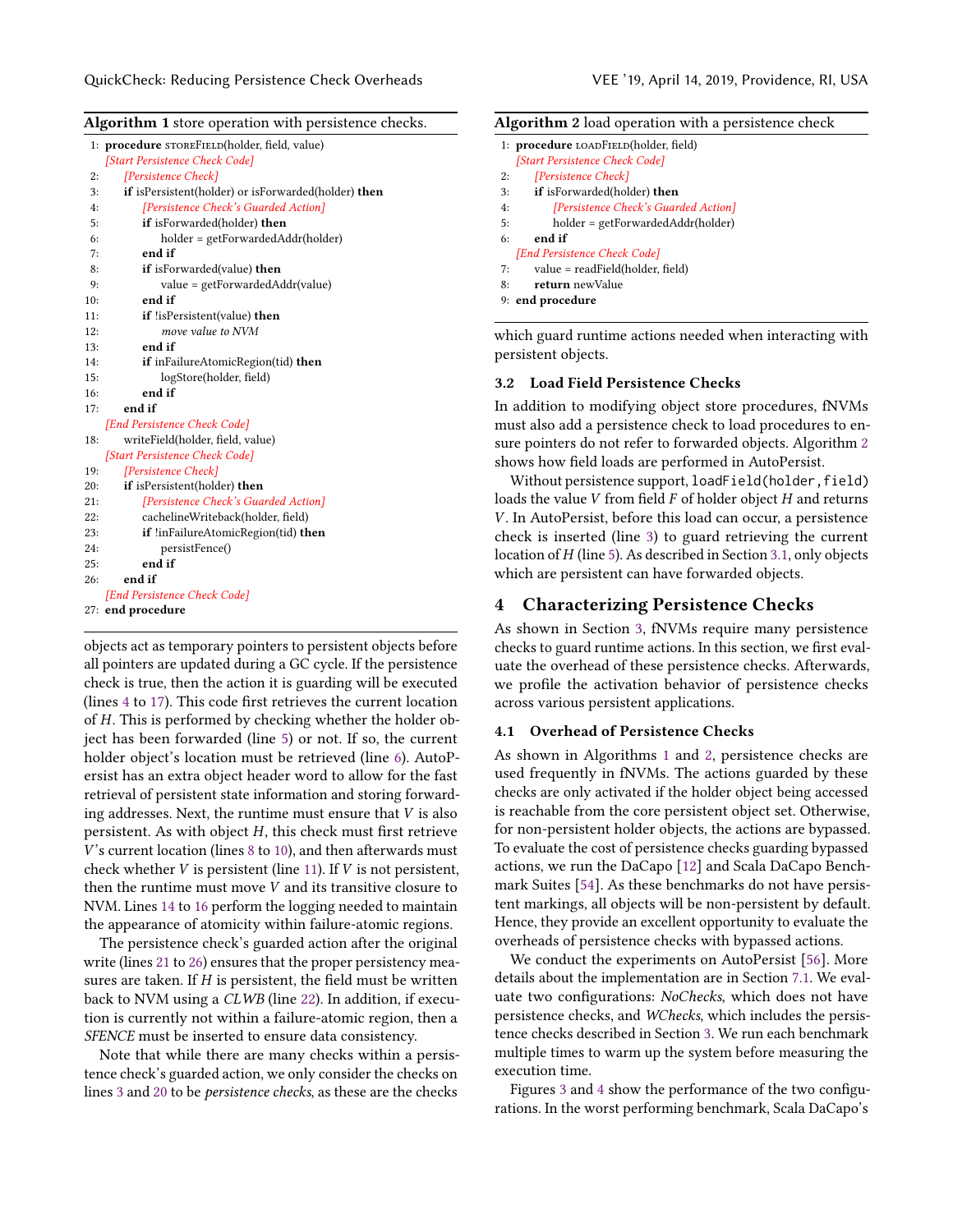$_{0.0}$ 

Execution Time

Normalized

<span id="page-5-0"></span>





avrora batik fop h2 jython luindex lusearch sunflow Average Figure 3. DaCapo persistence check overhead.



<span id="page-5-1"></span>

|           |          | Dynamic Check Behavior |                     | Classification of Check Sites |                     |                    |  |
|-----------|----------|------------------------|---------------------|-------------------------------|---------------------|--------------------|--|
| Data      | # Checks | # Checks w/ Actions    | % Checks w/ Actions | % Sites w/ Actions            | % Sites w/ Actions  | % Sites w/ Actions |  |
| Structure | Seen (M) | Activated (M)          | Activated           | Always Activated              | Sometimes Activated | Never Activated    |  |
| FHMap     | 2708.4   | 6.4                    | 0.24                | 0.03                          | 0.05                | 99.86              |  |
| PBTree    | 2729.2   | 10.9                   | 0.40                | 0.27                          | 0.08                | 99.57              |  |
| HBTree    | 2730.9   | 5.6                    | 0.20                | 0.09                          | 0.02                | 99.87              |  |

Table 1. Persistence check statistics when running YCSB workloads.

tmt benchmark, WChecks is 214% slower than NoChecks. On average, the WChecks configuration is 51.1% and 59.7% slower than the NoChecks configuration for the DaCapo and Scala DaCapo benchmarks, respectively. This overhead is significant because no useful work is performed, since all persistence checks guard bypassed actions. While fNVMs can significantly simplify the process of creating persistent programs, their overhead must be minimal, compared to other NVM frameworks. Clearly, the overheads of persistence checks must be drastically reduced before fNVMs can gain widespread acceptance.

## <span id="page-5-2"></span>4.2 Persistence Check Activation Behavior

As described in Sections [3.1](#page-3-2) and [3.2,](#page-4-2) in AutoPersist, the actions guarded by persistence checks are activated only when the holder object is either a persistent object or a forwarded object. While it is possible in theory for each persistence check's action to vary between being activated and bypassed throughout program execution, it is well known that many program characteristics are highly consistent throughout execution in Java and other languages. They include branching behaviors, virtual call dispatch targets, and dynamic object property lookup offsets.

To confirm whether the behavior of the actions guarded by persistence checks are as consistent as other program features, we monitor the behavior of persistence checks across three persistent applications. Our persistent applications are three versions of a persistent key-value store. Each version is based on QuickCached [\[4\]](#page-12-13), a pure Java implementation of memcached [\[1\]](#page-11-1), and uses a different persistent data structure internally for its key-value storage. Specifically, Functional HashMap (FHMap) uses a functional hash map as its backend; Persistent B+Tree (PBTree) uses an entirely persistent B+ tree as its backend; and  $Hybrid B+Tree$  (HBTree) uses a B+ tree where only the leaf nodes are persistent. Section [7.2](#page-8-1) contains more details about the persistent applications.

We run each persistent application with the Yahoo! Cloud Serving Benchmarks [\[23\]](#page-12-14) and show the aggregated results. For each run, we monitor the dynamic number of persistence checks encountered, and the number of persistence checks guarding activated actions. In addition, we categorize each persistence check site into one of three categories based on its behavior: check sites with actions that are always activated, check sites with actions that are sometimes activated, and check sites with actions that are never activated.

We show the profiling results in Table [1.](#page-5-1) From the results we see two main traits. First, persistence checks have predictable behavior; very few checks guard actions which are only sometimes activated. Second, and most noticeably, actions guarded by persistence checks are activated very rarely. In each application, we find that over 99% of the checks guard bypassed actions. One reason for this is that these actions are never activated for non-persistent objects. However, another important reason why the persistence check activation bypass rate is so high is that the checks described in Section [3.2,](#page-4-2) which are placed before object loads, are rarely activated, regardless of whether handling persistent or non-persistent objects. This is because these actions are only activated if the pointer is to a forwarded object. As explained in Section [2.5.1,](#page-2-1) forwarded objects exist only temporarily before a garbage collection cycle occurs. The results shown Table [1](#page-5-1) indicate that forwarded pointers are seldomly used.

Overall, our results confirm that the behavior of persistence checks is highly predictable and suggest that, in persistent applications, the actions guarded by persistence checks are rarely activated.

# 5 Main Idea

In the previous section, we discovered two traits of persistence checks: they impose significant overheads and the activation behavior at a given check site is highly predictable. Based on these two traits, we propose to transform individual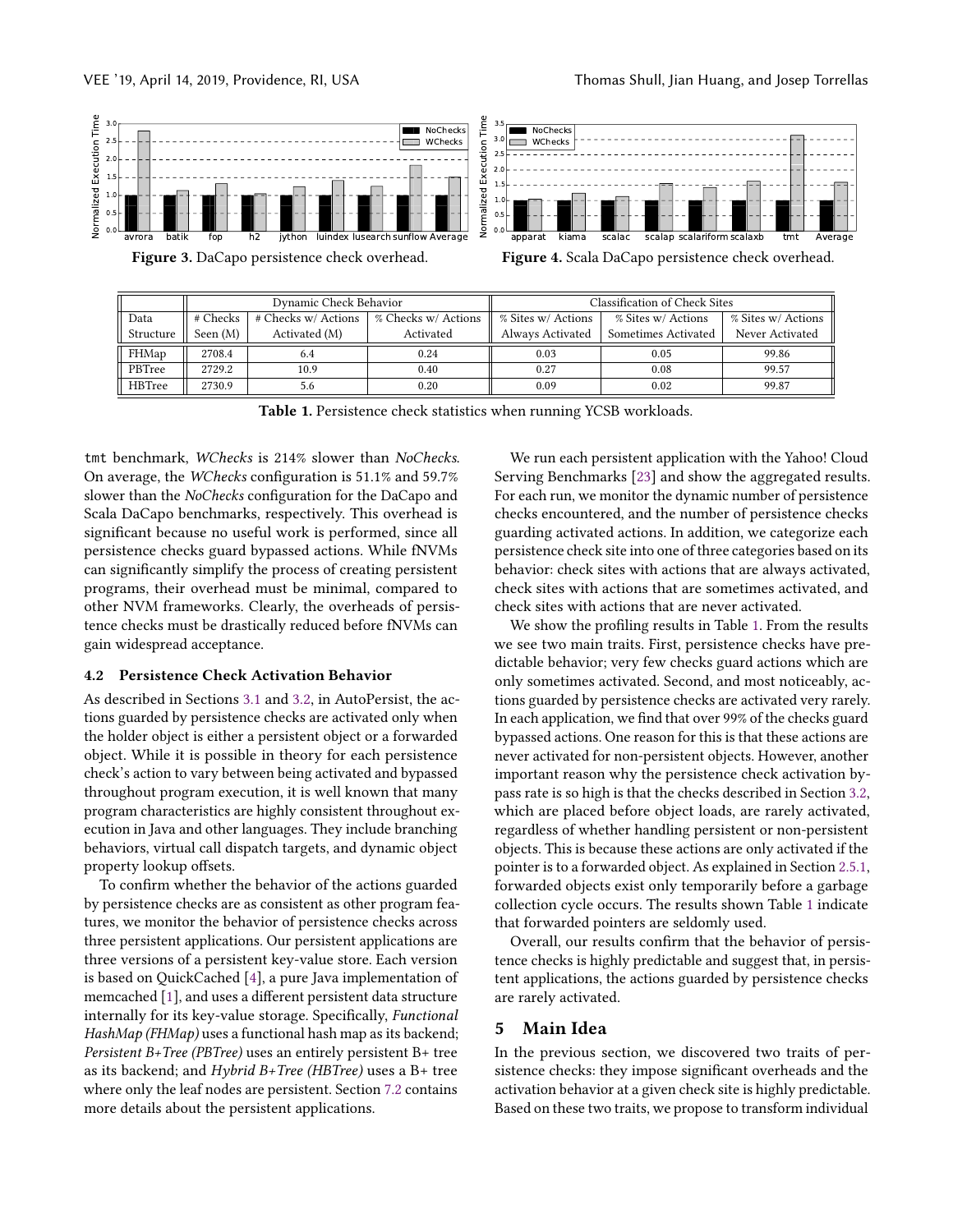<span id="page-6-0"></span>

Figure 5. Overview of QuickCheck.

persistence checks dynamically to optimize for the common case expected at each check site. In addition, for persistence checks which guard actions that are predicted to never be activated, we propose to speculatively remove the actions guarded by the check. We name our solution QuickCheck. In the following subsections, we describe its technical details.

## 5.1 Overview of QuickCheck

To minimize the overhead of persistence checks, we propose to bias each check to be specialized for its common case. Specifically, we propose to have two phases of execution for each method, namely, a profiling phase where profiling information is collected for each persistence check, and a biasing phase where each check is transformed to be optimized for its expected common case.

Given that modern JVM implementations already compile "hot" code regions multiple times as discussed in Section [2.1,](#page-1-1) QuickCheck can use these multiple code generation phases as its profiling and biasing phases. Figure [5](#page-6-0) shows how QuickCheck can be added to the traditional JVM compilation phases. Initially, when code is generated by the baseline compiler, we augment the compiler to also generate profile information about each persistence check site. For each persistence check site, we record the number of times the check's action is activated and bypassed.

After that, when the profiled method is recompiled by the optimizing compiler, the optimizing compiler uses the persistence check profile information to generate optimized code. Specifically, QuickCheck directs the compiler to perform simple optimizations such as deciding if the action guarded by the check should be on the main execution path or should be sunk to the end of the method. To further improve performance, QuickCheck can also direct the compiler to perform speculative optimizations to further reduce the overhead of highly predictable checks. For persistence checks guarding actions which are extremely unlikely to be activated, our modified compiler generates code which assumes the action guarded by the check will never be activated. If this assumption is false, then QuickCheck triggers a deoptimization to the baseline compiler when this action is activated. This fallback to the baseline compiler on an unexpected activation is represented by the dashed line in Figure [5.](#page-6-0)

## 5.2 Persistence Check Biasing Strategies

As discussed, the optimizing compiler can use the persistence check profile information collected during warm-up to generate better code. In this section, we describe how to bias the

generated code. We divide the likelihood of a check's guarded action being activated into two categories: likely and unlikely. Figures [6](#page-7-0) (a) and (b) show how QuickCheck generates code in these two cases. Figure [6](#page-7-0) (a) shows the code for persistence checks whose guarded actions are likely to be activated. On line 1, the persistence check is performed. Line 2 contains a conditional branch to the post-action code. The branch is taken if the persistence check guards a bypassed action. Otherwise, if the branch is not taken, execution falls through to line 3 and performs the guarded action. Finally, the postaction code is placed after the guarded action routine (line 5). Given that it is likely that the persistence check guards an activated action, it is desirable to have the routine on the fall-through path of the conditional branch, as processors initially predict forward branches as not-taken [\[37\]](#page-13-13).

Figure [6](#page-7-0) (b) shows how QuickCheck generates code for persistence checks whose guarded actions are unlikely to be activated. On line 2, the conditional branch jumps to the guarded action routine on line 6 if the action is activated. The fall-through code is the code after the guarded action. Since the guarded action is unlikely to be activated, it is beneficial to move the routine off of the main execution path down to the end of the method. This improves instruction cache performance by ensuring that code unlikely to execute will not interrupt the spatial locality of code likely to execute.

#### 5.3 Speculatively Removing Action Routines

As shown in Section [4.2,](#page-5-2) over 99% of persistence checks guard actions that are never activated. To further reduce overhead, QuickCheck introduces the very\_unlikely category for actions extremely unlikely to be activated.

In this case, instead of simply moving the guarded action routine off the main execution path, QuickCheck speculatively removes it. In the rare case that a check categorized as very unlikely needs to be followed by the execution of the guarded action, a deoptimization occurs and execution is transferred to the baseline compiler.

Figure [6](#page-7-0) (c) shows the code generated by QuickCheck. On line 2, there is a conditional branch which is taken when the persistence check's guarded action is activated. However, instead of the guarded action routine being the destination of the conditional branch, now, as shown on line 6, execution is transferred to the code generated by the baseline compiler.

Because of the substantial overhead of transferring execution to a different code tier, performing this speculative optimization is only beneficial if it is rarely incorrect. Hence, QuickCheck only performs it if the profile predicts that the persistence check's guarded action will never be executed.

This speculative optimization provides further cache performance improvements over Figure [6](#page-7-0) (b), by not only improving spatial locality, but also eliminating the code bloat of routines that are unlikely to execute. More importantly, this speculative optimization helps improve the efficiency of compiler optimization passes by eliminating code that can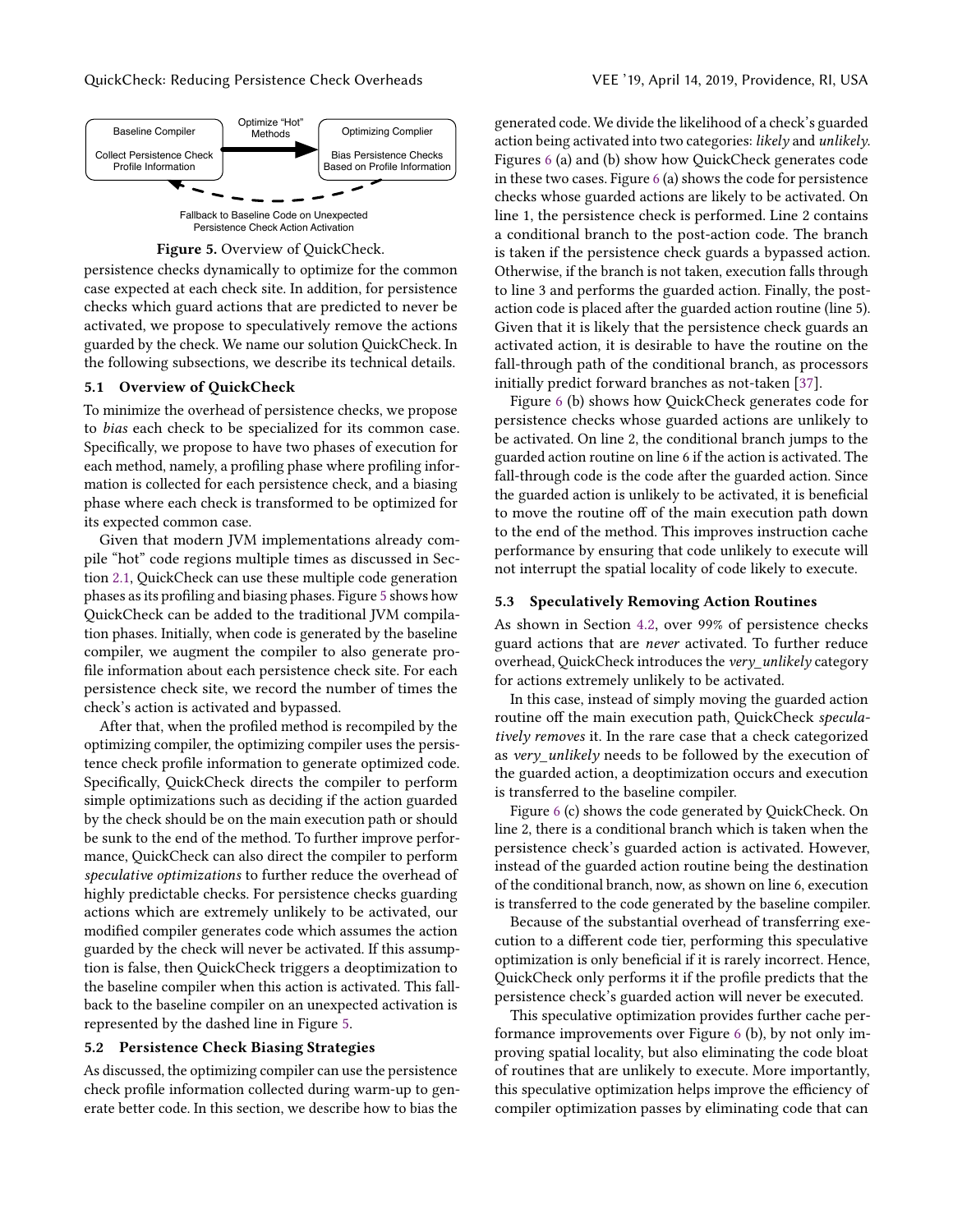<span id="page-7-0"></span>

Figure 6. Code generation strategies for persistence checks in QuickCheck.

interfere with the optimizations. As shown in Algorithms [1](#page-4-0) and [2,](#page-4-1) the code guarded by persistence checks includes many memory accesses, calls to the runtime, and even memory fences. By removing this code, the compiler is now able to perform more aggressive code reordering. In addition, since the compiler's aliasing information is now unobscured by runtime calls, many additional optimizations, such as common subexpression elimination, are also more effective.

# 6 QuickCheck Implementation

In this section, we explain how we apply QuickCheck to AutoPersist. We first describe how our baseline compiler is modified to collect persistence check profiling information. Afterwards, we discuss how this profiling information is used to determine the activation bias of each persistence check and guide code generation in the optimizing compiler.

## <span id="page-7-2"></span>6.1 Persistence Check Profile Collection

As shown in Figure [5,](#page-6-0) QuickCheck needs the baseline compiler to collect profiling information which is used in later phases to determine the activation bias of persistence checks. To accomplish this, we modify the baseline compiler to record profiling information at each persistence check.

To store our profiling information, we expand the permethod profiling present in the baseline compiler to include two new counters for each persistence check site: an activated counter and a bypassed counter. We increment the proper counter depending on whether the check's guarded action is activated or bypassed.

While two persistence checks surround each write operation (see Section [3.1\)](#page-3-2), we only need to profile the persistence check before the write. This is because if the pre-write persistence check's guarded action is executed, then the post-write check's guarded action is also executed, as can be seen in Algorithm [1.](#page-4-0) While the check at line [3](#page-4-0) determines if the object is either forwarded or persistent, and the check at line [20](#page-4-0) only queries if the object is persistent, note that these are equivalent. This is because if the pre-write check's guarded

action is executed and the object is forwarded, then the persistent object will be retrieved from its forwarding address (line [6\)](#page-4-0). Hence, the object will be persistent in the check at line [20.](#page-4-0) Having only one profile site per store helps limit the memory and computation overhead of recording the persistence check profiling information.

## 6.2 Compiler Optimization Pass

#### 6.2.1 Calculating Persistence Check Bias

Once a method is "hot" enough to be recompiled, the optimizing compiler reads each persistence check profile's activated and bypassed counters to determine the activation rate of its guarded action. Based on this activation rate, we then categorize checks into four states for biasing:

- likely: Action activated over 95% of the time.
- *unbiased:* Action activated 5%-95% of the time.
- *unlikely:* Action activated less than 5% of the time.
- very unlikely: Action not activated during profiling.

Once the biasing state of each persistence check is determined, the optimizing compiler can generate code which is optimized for the expected behavior. In the following, we describe how the persistence checks added to both load and store operations are optimized based on their biasing state.

#### <span id="page-7-1"></span>6.2.2 Load Operation Persistence Check Generation

As shown in Section [3.2,](#page-4-2) all operations that load a value from the heap must have a persistence check beforehand to check for forwarding pointers. Based on the check's biasing state, the optimizing compiler biases the persistence check branch shown in line [3](#page-4-1) of Algorithm [2.](#page-4-1) Specifically, for persistence checks in the likely, unbiased, and unlikely states, QuickCheck adjusts the weight of the true branch being executed to 95%, 50%, and 5%, respectively.

AutoPersist uses Graal as its optimizing compiler [\[21\]](#page-12-15). Within Graal, each branch is represented as a node containing a configurable parameter denoting its true branch weight. Subsequent compiler optimization passes then use this branch weight to determine whether the true branch should be present or not in the main execution path. Note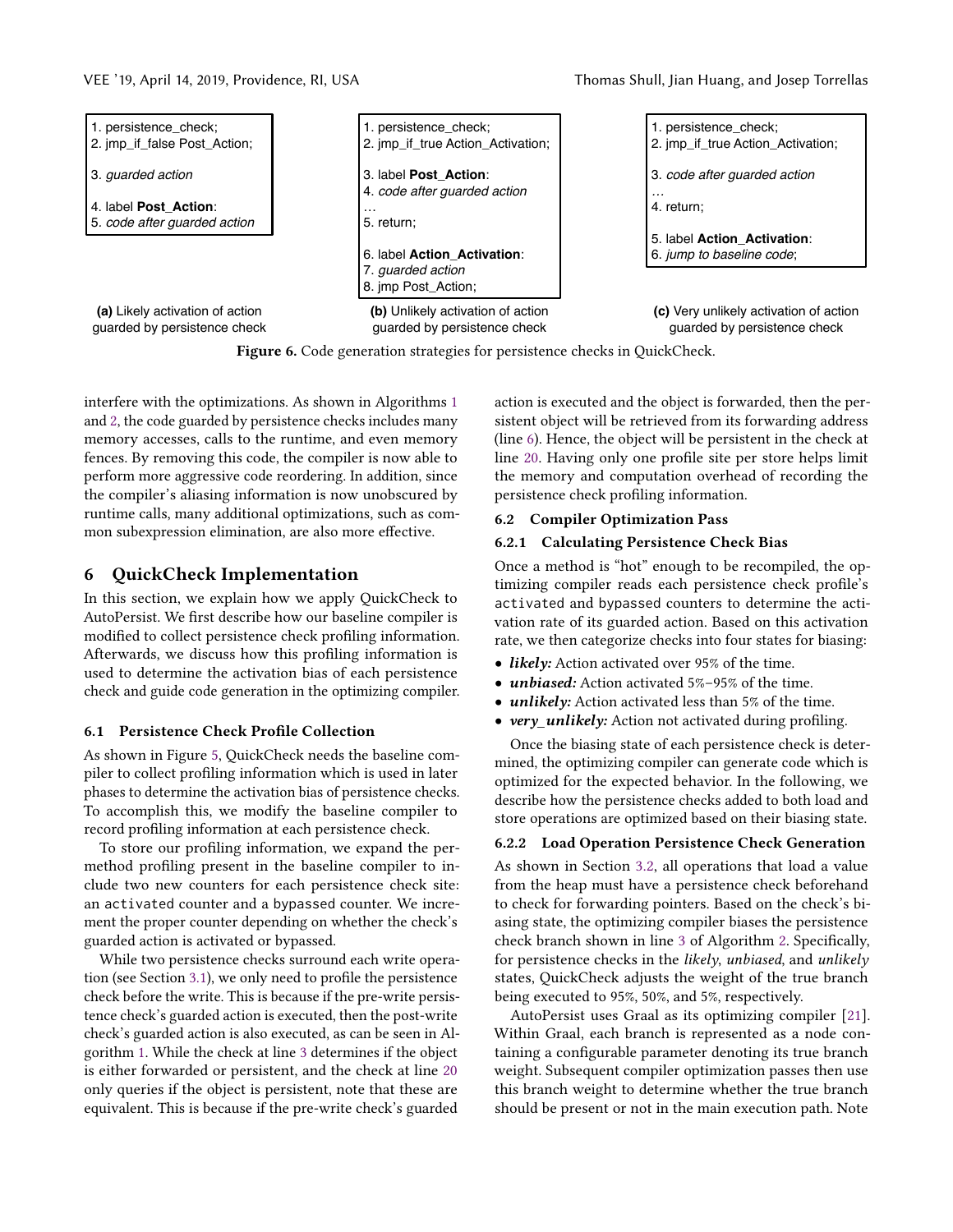<span id="page-8-2"></span>

| Algorithm 3 load with very_unlikely biased check. |  |  |  |  |
|---------------------------------------------------|--|--|--|--|
|                                                   |  |  |  |  |

| 1: <b>procedure</b> LOADFIELD(holder, field) |  |
|----------------------------------------------|--|
| [Start Persistence Check Code]               |  |
| <b>if</b> is Forwarded (holder) <b>then</b>  |  |
| [Misprediction Deoptimization]               |  |
|                                              |  |
| [End Persistence Check Code]                 |  |
| value = readField(holder, field)             |  |
|                                              |  |
|                                              |  |
|                                              |  |

that for other popular compilers such as LLVM, HotSpot C2, and GCC, a similar mechanism also exists.

For persistence checks in the very\_unlikely state, QuickCheck sets the weight of the true branch being executed to 1% and also changes the true branch execution path to trigger a deoptimization. Algorithm [3](#page-8-2) shows a simplified version of this persistence check. If line [3](#page-8-2) is reached, then a signal is raised. We register this point has a deoptimization point, where execution transfers to the baseline compiler. To catch raised signals, we modify the runtime to install a handler which performs an on-stack-replacement [\[31\]](#page-13-11) to transfer execution to the baseline compiler in the event of a raised signal.

## 6.2.3 Store Operation Persistence Check Generation

As shown in Algorithm [1,](#page-4-0) stores originally have persistence checks both before and after the write operation. For checks in the likely, unbiased, and unlikely state, we adjust the weight of the true branches like in Section [6.2.2.](#page-7-1) However, instead of biasing all the branches within the guarded action code, we only bias the branches on lines [3](#page-4-0) and [20](#page-4-0) of the algorithm. This is because these are the branches which determine whether the persistence check's action is activated or not. We choose not to profile the behavior of internal branches in the guarded action code due to the code's low activation rate, as shown in Section [4.2.](#page-5-2)

For very unlikely biased persistence checks, we only generate a persistence check before the write. This is because the post-write check's action can only be activated if the prewrite check's action is activated. However, if the pre-write check's action is activated, then execution will be transferred to the baseline code and the subsequent code generated by the optimizing compiler will not execute.

Algorithm [4](#page-8-3) shows the store operation when the persistence check is biased to the very\_unlikely state. Now, on line [2,](#page-8-3) the persistence check guards a deoptimization point. The compiler sets the weight of the true path to be 1% so line [3](#page-8-3) is removed from the main execution path. Also, as with very\_unlikely load operation, line [3](#page-8-3) is registered as a deoptimization point.

# 7 Environmental Setup

## <span id="page-8-0"></span>7.1 System Platform

Compiler Platform. We implement QuickCheck on top of AutoPersist [\[56\]](#page-13-8). AutoPersist uses a modified version of the

<span id="page-8-3"></span>

| <b>Algorithm 4</b> store with very unlikely biased check.               |  |
|-------------------------------------------------------------------------|--|
| 1: <b>procedure</b> STOREFIELD(holder, field, value)                    |  |
| [Start Persistence Check Code]                                          |  |
| <b>if</b> isPersistent(holder) or isForwarded(holder) <b>then</b><br>2: |  |
| [Misprediction Deoptimization]<br>3:                                    |  |
| end if<br>4:                                                            |  |
| [End Persistence Check Code]                                            |  |
| writeField(holder, field, value)<br>5:                                  |  |
| 6: end procedure                                                        |  |
|                                                                         |  |

Maxine Java Virtual Machine (JVM) [\[63\]](#page-14-3) version 2.0.5. Maxine is an open-sourced research JVM which facilitates the fast prototyping of new features while achieving competitive performance. We modify Maxine's baseline compiler (T1X) to collect the profiling information described in Section [6.1](#page-7-2) and modify Maxine's optimizing compiler (Graal) [\[21\]](#page-12-15) to use our persistence check biasing techniques. In addition, we augment Maxine to include the handlers needed to handle the mispeculation of persistence checks biased to the very\_unlikely state.

**Server Configuration.** We use a development platform with 128GB of Intel Optane DC persistent memory [\[35\]](#page-13-9) and 324GB of DDR4 DRAM. The server contains two 24-core Intel® second generation Xeon® Scalable processors (codenamed Cascade Lake) and runs Fedora 27 on Linux kernel 4.15. In all of our experiments, we set up our framework to reserve 20GB for each of the volatile and non-volatile heap spaces. To create the non-volatile heap, we use libpmem [\[3\]](#page-11-0) to map a portion of the persistent address space to the application's virtual address space. After that, via the Direct Access (DAX) protocol, applications can directly interact with the Intel Optane DC persistent memory. We use cacheline writebacks (CLWB) and store memory fences (SFENCE) to persist values.

## <span id="page-8-1"></span>7.2 Applications

**Java Benchmark Suites.** To evaluate the effectiveness of QuickCheck in reducing the overhead of persistence checks guarding bypassed actions, we run most of the DaCapo [\[12\]](#page-12-12) and Scala DaCapo [\[54\]](#page-13-15) benchmark suites on our infrastructure. Both benchmarks suites are commonly used to evaluate the performance of JVM implementations. To measure the optimal performance of each benchmark, we run each benchmark several times (the same warm-up counts as used in [\[27\]](#page-12-16)) before measuring the execution time.

Real-World Applications. To evaluate the effectiveness of QuickCheck on real persistent applications, we implement a persistent version of memcached using our framework. Specifically, we modify QuickCached [\[4\]](#page-12-13), a pure Java implementation of memcached, to use persistent data structures internally for its key-value storage and compare with the state-of-the-art solutions. The different storage engines are described below:

• IntelKV. To test against the state-of-the-art design, we use Intel's pmemkv library [\[36\]](#page-13-16) along with its Java bindings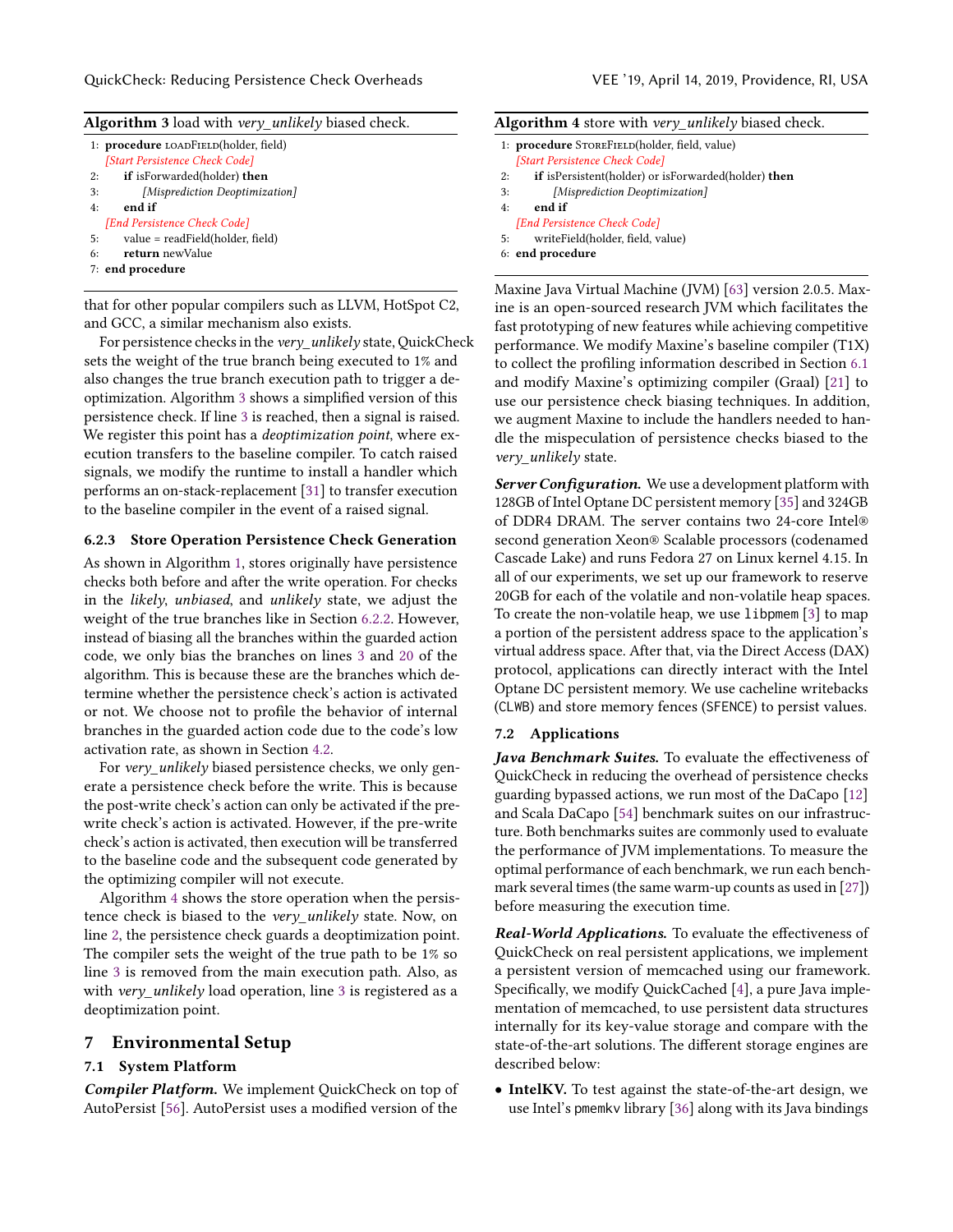<span id="page-9-0"></span>

| Data Structure & Description                                                 |  |  |  |
|------------------------------------------------------------------------------|--|--|--|
| <b>Mutable ArrayList (MArray):</b> ArrayList using copying to maintain per-  |  |  |  |
| sistence for inserts and deletes. Updates are in place.                      |  |  |  |
| Mutable LinkedList (MList): Doubly-linked list.                              |  |  |  |
| Failure-Atomic Region ArrayList (FARArray): ArrayList using                  |  |  |  |
| failure-atomic regions to allow in-place insertions and deletions.           |  |  |  |
| Functional ArrayList (FArray): Functional data structure that uses           |  |  |  |
| copying for all writes to the structure. It uses PCollections' PTreeVec-     |  |  |  |
| tor class.                                                                   |  |  |  |
| Functional LinkedList (FList): Functional data structure that uses copy-     |  |  |  |
| ing for all writes to the structure. It uses PCollections' ConsPStack class. |  |  |  |

Table 2. Description of persistent data structures.

as one of our backends, which we call IntelKV. This backend uses pmemkv's kvtree3 storage engine, which consists of a hybrid B+ tree written in C++ using the PMDK library version 1.5. Similar to existing work [\[49\]](#page-13-17), in their implementation, only the leaf nodes are in persistent memory. Note that the IntelKV backend does not need the support of our custom JVM implementation and hence runs on an unmodified JVM.

- Functional Hash Map (FHMap). It uses the HashMap implementation from PCollections library [\[2\]](#page-11-2), and is annotated with the persistent markings required for our modified JVM backend.
- Persistent B+ Tree (PBTree). This backend uses a pure Java version of the IntelKV B+ tree, along with the persistent markings required for our modified JVM backend.
- Hybrid B+ Tree (HBTree). This backend uses the same data structure as PBTree. However, like IntelKV, it only persists the leaf nodes instead of the entire data structure.

To evaluate the performance of these backends, we use the Yahoo! Cloud Serving Benchmark (YCSB) [\[23\]](#page-12-14), a benchmark suite commonly used to evaluate the performance of cloud storage services. We run its A, B, C, D, and F workloads after populating the key-value store with one million key-value pairs (each pair is 1KB by default). For each workload, we perform five hundred thousand operations.

Kernel Applications. To isolate the behavior of our framework from large applications, we also create a benchmark which performs a random collection of reads, writes, inserts, and deletes against five typical persistent data structures. We list them in Table [2.](#page-9-0) We hand-wrote MArray, MList, and FARArray to ensure correct persistent operation. FArray and FList are functional data structures from the PCollections library [\[2\]](#page-11-2), and inherently use persistent-safe structures.

## 7.3 Configurations

To evaluate the performance of QuickCheck, we use several configurations in our evaluation. The different configurations are shown in Table [3.](#page-9-1) The Clean configuration is the unmodified Maxine JVM, which does not have persistent

<span id="page-9-1"></span>

| Configuration & Description                                                               |  |  |
|-------------------------------------------------------------------------------------------|--|--|
| Clean: Unmodified Maxine JVM. No persistent support.                                      |  |  |
| Unbiased: Original AutoPersist implementation. No persistence check                       |  |  |
| biasing performed.                                                                        |  |  |
| <b>Likely</b> : Bias all persistence checks to the <i>likely</i> state and represent them |  |  |
| as likely taken branches as shown in Figure 6(a).                                         |  |  |
| Unlikely: Bias all persistence checks to the <i>unlikely</i> state and represent          |  |  |
| them as unlikely taken branches as shown in Figure 6(b).                                  |  |  |
| <b>Deopt:</b> Bias all persistence checks to the very unlikely state and represent        |  |  |
| them as shown in Figure $6(c)$ .                                                          |  |  |
| QuickCheck: Use QuickCheck to dynamically predict persistence check                       |  |  |
| activation behavior and bias them accordingly.                                            |  |  |

Table 3. Configurations evaluated.

support. The Unbiased configuration is the AutoPersist implementation. It does not perform persistence check biasing. The Likely and Unlikely configurations bias each persistence check site to the likely and unlikely state, respectively. The Deopt configuration biases all persistence checks to the very\_unlikely state. Finally, the QuickCheck configuration uses our proposed profiling and biasing techniques.

# 8 Evaluation

In this section, we evaluate the performance of QuickCheck. We first evaluate its performance on non-persistent applications. Next, we analyze QuickCheck's performance on persistent applications. Finally, we evaluate the accuracy of QuickCheck's profiling.

## 8.1 Performance in Non-Persistent Applications

Figures [7](#page-10-0) and [8](#page-10-0) show the execution time of the DaCapo and Scala DaCapo benchmarks when using the configurations described in Table [3.](#page-9-1) On average, for the DaCapo benchmarks, the execution time of Likely, Unbiased, Unlikely, Deopt, and QuickCheck is 61.0%, 51.1%, 19.1%, 8.8%, and 8.8% higher than Clean, respectively. It is expected that the Likely configuration should have the worst performance. This is because, in this configuration, the persistence checks are biased towards activating the guarded actions, while throughout execution the actions are always bypassed. It is also expected that Unlikely outperforms Unbiased and Deopt outperforms Unlikely, as stronger biases towards the expected behavior should improve performance. Finally, the QuickCheck configuration performs the same as Deopt, which shows that our infrastructure is able to successfully profile persistence check sites.

The Scala DaCapo benchmark results are very similar to the DaCapo results. On average, the execution time of Likely, Unbiased, Unlikely, Deopt, and QuickCheck is 62.3%, 59.7%, 38.5%, 5.7%, and 5.7% higher than Clean, respectively. As with the DaCapo benchmarks, each configuration's performance corresponds to its bias towards the persistence checks' guarded actions being bypassed. Overall, these results show that the biasing strategies employed by QuickCheck are effective in reducing the overhead of bypassed actions guarded by persistence checks.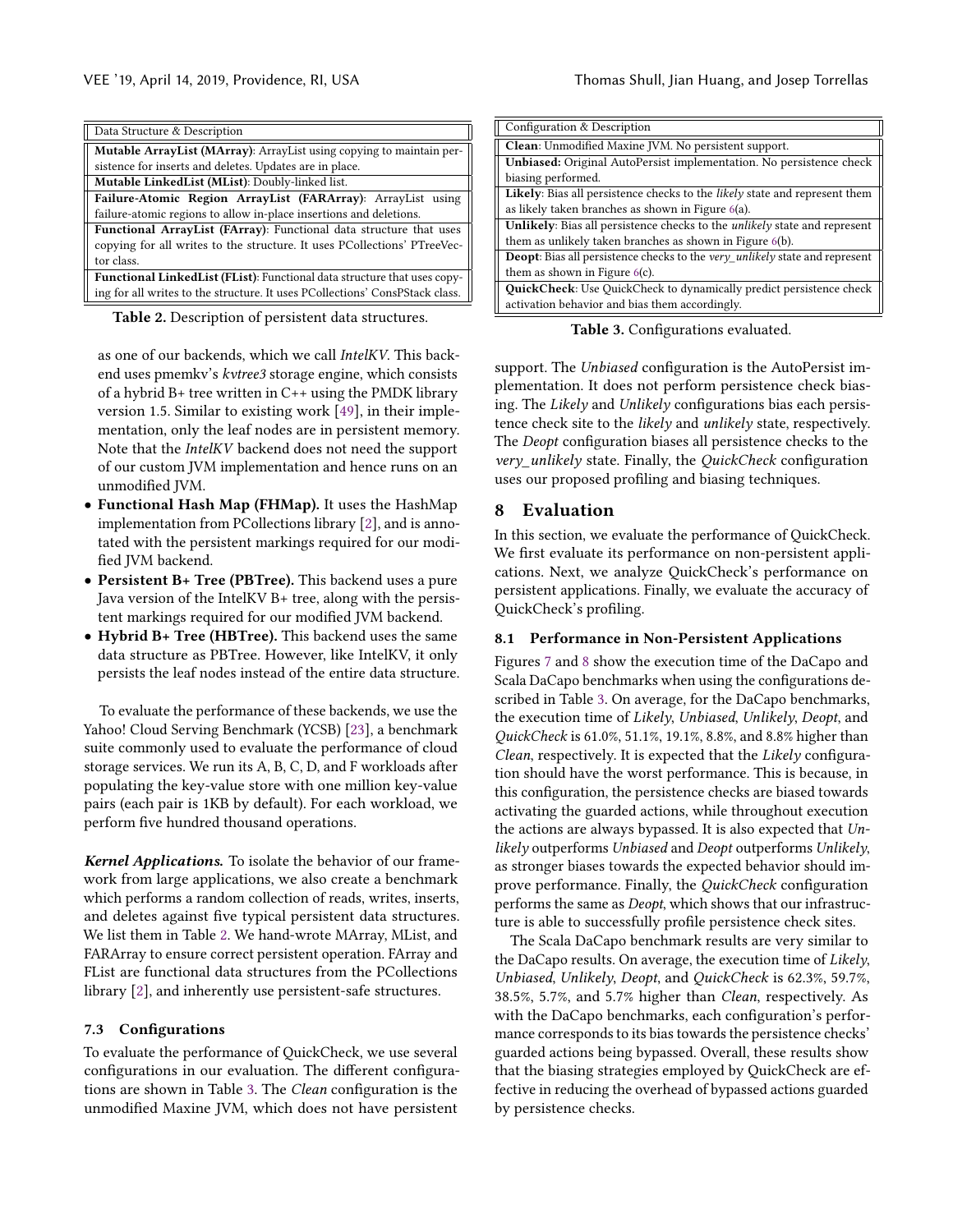<span id="page-10-1"></span><span id="page-10-0"></span>

Overall, QuickCheck reduces the execution time of the DaCapo and Scala DaCapo benchmarks by 42.3% and 54.0% relative to Unbiased, which is the original implementation of AutoPersist. This is an average 48.2% reduction.

In QuickCheck the remaining overhead of persistence checks over Clean is largely due to needing to read each object's header word. The value of the header word is used to determine if the object as been forwarded or is persistent. While QuickCheck needs many additional reads compared to Clean, QuickCheck's performance is very similar. To better understand why QuickCheck's overheads are so low, we profiled every object header read in our framework. We recorded the memory address accessed and compared it to the memory address of the object field accessed next. We found that most header accesses read addresses that are very close to the addresses of subsequent memory access. In particular, on average, 88.0% and 87.6% of header accesses are within 2 cache lines of the subsequent memory access for the DaCapo and Scala DaCapo benchmarks, respectively. This indicates that the header word reads exhibit very good spatial locality and, hence, the data prefetching hardware in current processors is likely to ensure they add minimal overhead.

## 8.2 Performance in Persistent Applications

Figure [9](#page-10-1) shows the execution time of the persistent memcached data structures running the YCSB benchmark suite under different configurations. A configuration corresponds to a persistent storage engine and biasing strategy, as identified with "{storage engine}-{biasing strategy}". All results are normalized to the configuration of FHMap with Unbiased. In the figure, we notice two traits. First, all storage engines in our framework outperform IntelKV. On average, the execution time of IntelKV is 62.0%, 54.7%, and 57.7% higher than the Unbiased configurations of FHMap, PBTree, and HBTree, respectively. This is because, when using IntelKV, objects must be serialized and transferred to IntelKV's C++ backend.

Figure 10. Persistent kernel execution time.

In our framework, Java objects do not need to be serialized since they are directly stored into the non-volatile heap.

The second trait is that, for each persistent storage engine, using our biasing techniques improves performance. On average, the QuickCheck configurations of FHMap, PB-Tree, and HBTree reduce the execution time by 9.3%, 8.2%, and 6.5% compared to their respective Unbiased configurations. On average, this is an 8.0% reduction. Notice that the improvements are much smaller than when running the non-persistent applications. This is because, since persistent objects are being used, much of the execution time is spent executing CLWBs and SFENCEs in both configurations. However, this performance improvement is still significant, as it is provided without any new hardware or user involvement.

Figure [10](#page-10-1) shows the execution time of the kernel applications when using Unbiased and QuickCheck. On average, QuickCheck outperforms Unbiased by 3.7%. Note that these kernels heavily write to persistent data structures and hence require many CLWBs and SFENCEs. Overall, our results show that *QuickCheck* is beneficial not only when running applications that do not require data persistence, but also for persistent programs.

## 8.3 Persistence Check Access Patterns

Table [4](#page-11-3) presents the number of dynamic persistence checks encountered in the persistent memcached and kernel applications biased towards the Likely, Unbiased, Unlikely, and Very Unlikely states. The data is shown as percentages. As shown in the table, in all applications, no check is Unbiased. Also, similar to Table [1,](#page-5-1) the vast majority of the persistence checks are biased to either the Unlikely or Very Unlikely states. In the persistent memcached applications, a large percentage of the checks are in the Unlikely state. This is because these checks are in methods which are compiled by the optimizing compiler before their activated and bypassed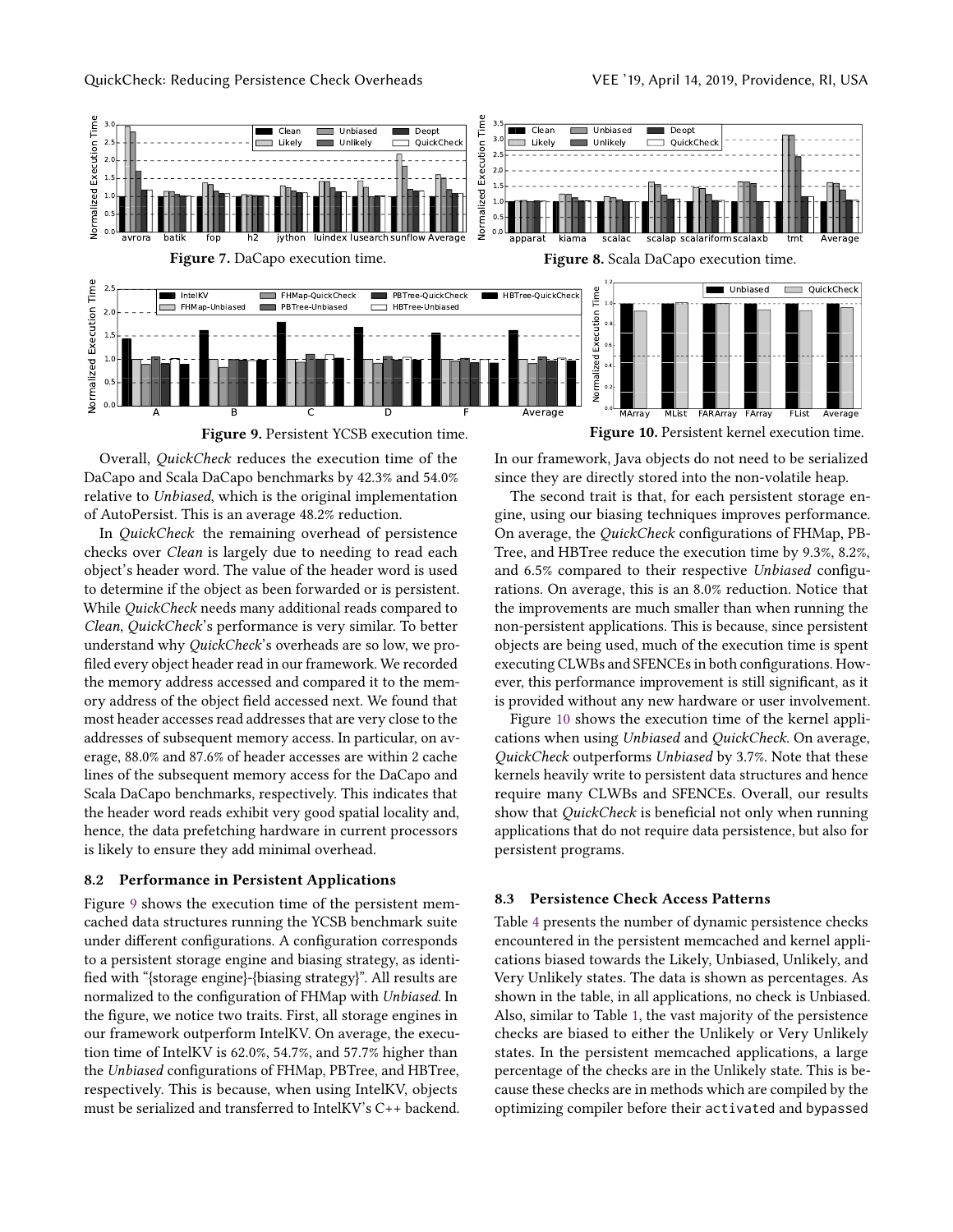<span id="page-11-3"></span>

| <b>Structures</b> | Likely | Unbiased | Unlikely | Very Unlikely |
|-------------------|--------|----------|----------|---------------|
| FHMap             | 0.07%  | 0.00%    | 33.08%   | 66.84%        |
| PBTree            | 0.15%  | 0.00%    | 71.96%   | 27.88%        |
| <b>HBTree</b>     | 0.06%  | 0.00%    | 71.96%   | 27.98%        |
| MArray            | 0.18%  | 0.00%    | 0.00%    | 99.82%        |
| MList             | 0.38%  | 0.00%    | 0.00%    | 99.62%        |
| FARArray          | 22.12% | 0.00%    | 0.00%    | 77.88%        |
| FArray            | 0.40%  | 0.00%    | 0.00%    | 99.60%        |
| FList             | 0.03%  | 0.00%    | 0.00%    | 99.97%        |

Table 4. Dynamic persistence check statistics while running YCSB and kernel workloads.

counters have enough samples. Hence, the compiler cannot confidently conclude that the persistence check's action will never be activated. Within the kernel applications, only FARArray has a large portion of checks being in the Likely state. This is because this application uses failure-atomic regions for crash consistency. As a result, many more persistence check sites encounter persistent objects.

Overall, these results further demonstrate that persistence checks have a very consistent behavior. Furthermore, the results show that QuickCheck is able to exploit the bias of persistence checks to minimize their performance impact.

# 9 Related Works

To simplify the process of using NVM to create persistent applications, many NVM frameworks have been proposed [\[3,](#page-11-0) [16,](#page-12-3) [19,](#page-12-1) [20,](#page-12-4) [22,](#page-12-5) [24,](#page-12-6) [33,](#page-13-4) [40,](#page-13-5) [47,](#page-13-6) [55,](#page-13-7) [56,](#page-13-8) [62,](#page-14-2) [64\]](#page-14-1). The amount of programmer effort involved in creating a persistent application is inversely correlated to the amount of support provided by the runtime. To enable automatic or semi-automatic data persistence, fNVMs have to insert a significant number of persistence checks at runtime, which increases the software overhead of using NVMs. Our paper is the first work that quantifies the persistence check overhead and proposes the solution of biasing persistence checks to fix this overhead.

Before the introduction of byte addressable NVM, many persistent programming languages [\[8,](#page-12-17) [14,](#page-12-18) [32,](#page-13-18) [39,](#page-13-19) [53,](#page-13-20) [57\]](#page-13-21) and implementations [\[9,](#page-12-19) [43,](#page-13-22) [45\]](#page-13-23) were proposed. These languages focus on attaining the orthogonal persistence defined by Atkinson and Morrison [\[10\]](#page-12-20), where the persistency of an application is orthogonal to its design. In this model, all data is persistent. In addition, applications attain persistency by performing snapshots of their volatile heap. However, in current systems, where the performance of NVM is significantly lower than DRAM, it is important to minimize the amount of program state that must be persistently stored in NVM. Furthermore, performing whole-heap snapshots is expensive and does not take advantage of the cacheline-level persistent granularity provided by NVM.

Garbage Collection (GC) barriers have been studied extensively [\[11,](#page-12-21) [13,](#page-12-22) [25,](#page-12-23) [28,](#page-12-24) [46,](#page-13-24) [50,](#page-13-25) [51,](#page-13-26) [60,](#page-13-27) [61,](#page-13-28) [65\]](#page-14-4). Barriers are needed for concurrent, semi-concurrent, and generational garbage collectors. Persistence checks exhibit different behavior from

the GC barriers. This is because whether GC barriers are activated or not is dependent on transient characteristics, such as whether a GC phase is running and the age of the object. In contrast, we show that persistence checks have highly predictable characteristics throughout the entire execution. The biasing techniques we propose in this paper are not beneficial for GC barriers due to their variable behavior.

Many languages perform inline caching [\[6,](#page-12-25) [7,](#page-12-26) [17,](#page-12-8) [18,](#page-12-9) [26,](#page-12-10) [41,](#page-13-29) [48\]](#page-13-12) to reduce the overheads of field accesses and method invocations. For inline caching, one records the offset of field accesses and the target address of method invocations at a site-level granularity. Later, one regenerates code to optimize for commonly observed patterns, with the assumption that those patterns will not change. While the profiling technique for inline caching is similar, QuickCheck's optimization strategies for code generation are different from optimizing field accesses and method invocations.

The strategy of raising a signal in the event of a misspeculation is not unique to QuickCheck. HotSpot [\[41\]](#page-13-29) and other Java compilers [\[6,](#page-12-25) [7,](#page-12-26) [59\]](#page-13-30) use this strategy for tasks such as performing implicit null checks and for unexpected run time initialization of classes. However, to our knowledge, this paper is the first to use this strategy to reduce the persistence check overhead in programmer-friendly NVM frameworks.

## 10 Conclusion

In this paper, we identified a major source of overhead that limits the performance of programmer-friendly Java NVM frameworks: runtime checks guarding actions necessary for correct persistent execution. By profiling a variety of workloads, we observed that the behavior of each check is highly predictable. Based on these insights, we proposed QuickCheck, a technique that biases persistence checks based on their expected behavior, and uses speculative optimizations to further reduce persistence check overheads. We evaluated QuickCheck on a variety of data intensive application and showed that QuickCheck improves the performance of a Java-based programmer-friendly NVM framework. As we move towards NVM programming frameworks that aim to automatically identify and manage persistent objects, our work can significantly reduce the overhead of their persistence checks.

# Acknowledgments

We would like to thank the anonymous reviewers for their helpful comments and feedback. We also thank Sanjay Kumar and Intel for giving us early access to a server system with Intel Optane DC persistent memory. This work was supported in part by the NSF CCF-1527223 and CNS-1850317.

## References

- <span id="page-11-1"></span>[1] Memcached: A distributed memory object caching system. [https:](https://memcached.org/) [//memcached.org/](https://memcached.org/)
- <span id="page-11-2"></span>[2] PCollections. <https://pcollections.org/>
- <span id="page-11-0"></span>[3] Persistent Memory Development Kit. <http://pmem.io/pmdk/>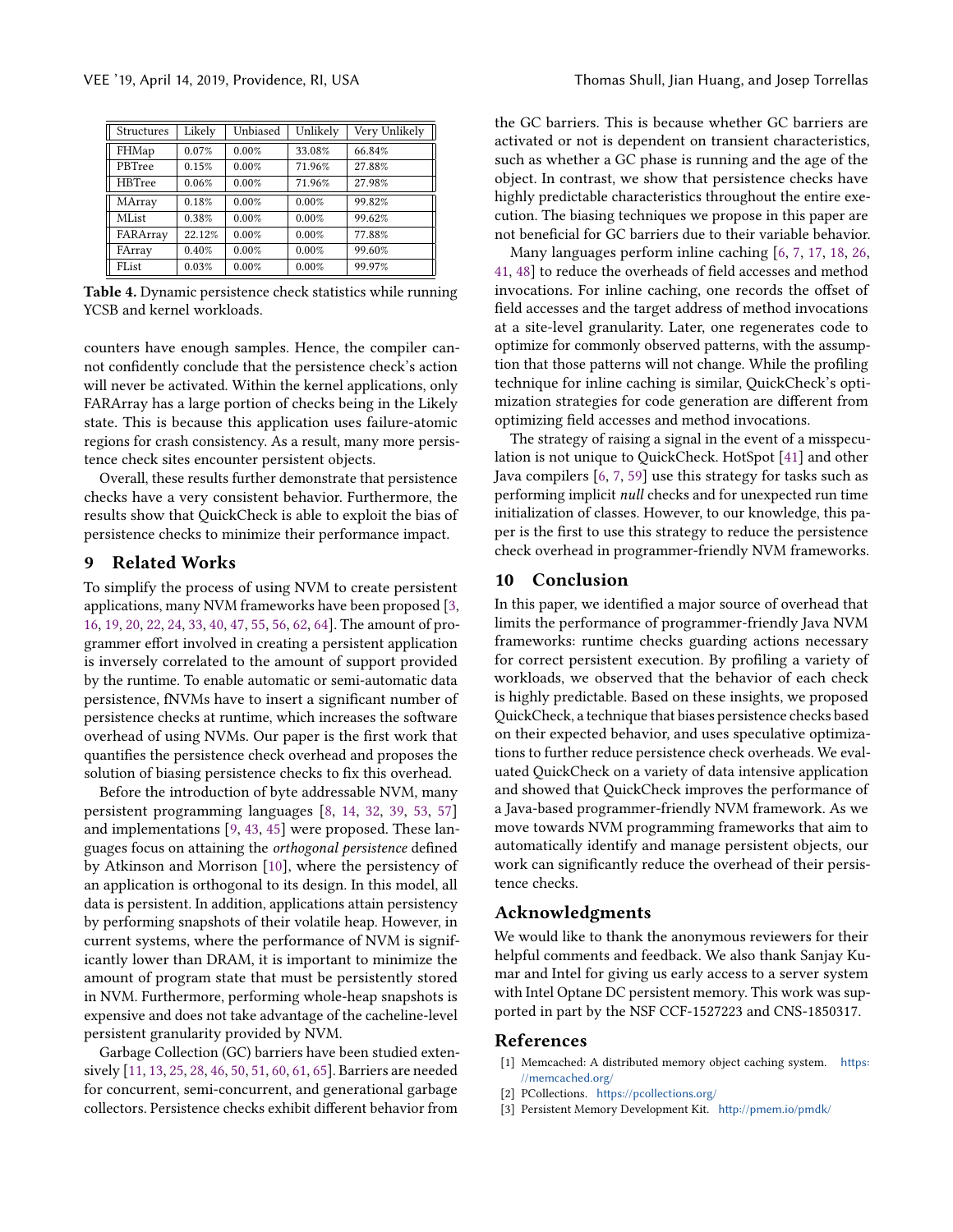- <span id="page-12-13"></span>[4] QuickCached. <https://github.com/QuickServerLab/QuickCached>
- <span id="page-12-0"></span>[5] H. Akinaga and H. Shima. 2010. Resistive Random Access Memory (ReRAM) Based on Metal Oxides. Proc. IEEE 98, 12 (Dec 2010), 2237– 2251. <https://doi.org/10.1109/JPROC.2010.2070830>
- <span id="page-12-25"></span>[6] B. Alpern, C. R. Attanasio, J. J. Barton, M. G. Burke, P. Cheng, J.-D. Choi, A. Cocchi, S. J. Fink, D. Grove, M. Hind, S. F. Hummel, D. Lieber, V. Litvinov, M. F. Mergen, T. Ngo, J. R. Russell, V. Sarkar, M. J. Serrano, J. C. Shepherd, S. E. Smith, V. C. Sreedhar, H. Srinivasan, and J. Whaley. 2000. The Jalapeño Virtual Machine. IBM Syst. J. 39, 1 (Jan. 2000), 211–238. <https://doi.org/10.1147/sj.391.0211>
- <span id="page-12-26"></span>[7] B. Alpern, S. Augart, S. M. Blackburn, M. Butrico, A. Cocchi, P. Cheng, J. Dolby, S. Fink, D. Grove, M. Hind, K. S. McKinley, M. Mergen, J. E. B. Moss, T. Ngo, and V. Sarkar. 2005. The Jikes Research Virtual Machine Project: Building an Open-source Research Community. IBM Syst. J. 44, 2 (Jan. 2005), 399–417. <https://doi.org/10.1147/sj.442.0399>
- <span id="page-12-17"></span>[8] Malcolm Atkinson, Ken Chisholm, and Paul Cockshott. 1982. PS-Algol: An Algol with a Persistent Heap. SIGPLAN Not. 17, 7 (July 1982), 24–31. <https://doi.org/10.1145/988376.988378>
- <span id="page-12-19"></span>[9] Malcolm Atkinson and Mick Jordan. 2000. A Review of the Rationale and Architectures of PJama: A Durable, Flexible, Evolvable and Scalable Orthogonally Persistent Programming Platform. Technical Report. Mountain View, CA, USA.
- <span id="page-12-20"></span>[10] Malcolm Atkinson and Ronald Morrison. 1995. Orthogonally Persistent Object Systems. The VLDB Journal 4, 3 (July 1995), 319–402. [http:](http://dl.acm.org/citation.cfm?id=615224.615226) [//dl.acm.org/citation.cfm?id=615224.615226](http://dl.acm.org/citation.cfm?id=615224.615226)
- <span id="page-12-21"></span>[11] David F. Bacon, Perry Cheng, and V. T. Rajan. 2003. The Metronome: A Simpler Approach to Garbage Collection in Real-Time Systems. In On The Move to Meaningful Internet Systems 2003: OTM 2003 Workshops, OTM Confederated International Workshops, HCI-SWWA, IPW, JTRES, WORM, WMS, and WRSM 2003, Catania, Sicily, Italy, November 3-7, 2003, Proceedings. 466–478. [https://doi.org/10.1007/978-3-540-39962-9\\_52](https://doi.org/10.1007/978-3-540-39962-9_52)
- <span id="page-12-12"></span>[12] Stephen M. Blackburn, Robin Garner, Chris Hoffmann, Asjad M. Khang, Kathryn S. McKinley, Rotem Bentzur, Amer Diwan, Daniel Feinberg, Daniel Frampton, Samuel Z. Guyer, Martin Hirzel, Antony Hosking, Maria Jump, Han Lee, J. Eliot B. Moss, Aashish Phansalkar, Darko Stefanović, Thomas VanDrunen, Daniel von Dincklage, and Ben Wiedermann. 2006. The DaCapo Benchmarks: Java Benchmarking Development and Analysis. In Proceedings of the 21st Annual ACM SIG-PLAN Conference on Object-oriented Programming Systems, Languages, and Applications (OOPSLA '06). ACM, New York, NY, USA, 169–190. <https://doi.org/10.1145/1167473.1167488>
- <span id="page-12-22"></span>[13] Stephen M. Blackburn and Antony L. Hosking. 2004. Barriers: Friend or Foe?. In Proceedings of the 4th International Symposium on Memory Management (ISMM '04). ACM, New York, NY, USA, 143–151. [https:](https://doi.org/10.1145/1029873.1029891) [//doi.org/10.1145/1029873.1029891](https://doi.org/10.1145/1029873.1029891)
- <span id="page-12-18"></span>[14] Luc Bläser. 2007. Persistent Oberon: A Programming Language with Integrated Persistence. In Programming Languages and Systems, Zhong Shao (Ed.). Springer Berlin Heidelberg, Berlin, Heidelberg, 71–85.
- <span id="page-12-2"></span>[15] Hans-J. Boehm and Dhruva R. Chakrabarti. 2016. Persistence Programming Models for Non-volatile Memory. In Proceedings of the 2016 ACM SIGPLAN International Symposium on Memory Management (ISMM 2016). ACM, New York, NY, USA, 55–67. [https://doi.org/10.1145/](https://doi.org/10.1145/2926697.2926704) [2926697.2926704](https://doi.org/10.1145/2926697.2926704)
- <span id="page-12-3"></span>[16] Dhruva R. Chakrabarti, Hans-J. Boehm, and Kumud Bhandari. 2014. Atlas: Leveraging Locks for Non-volatile Memory Consistency. In Proceedings of the 2014 ACM International Conference on Object Oriented Programming Systems Languages & Applications (OOPSLA '14). ACM, New York, NY, USA, 433–452. <https://doi.org/10.1145/2660193.2660224>
- <span id="page-12-8"></span>[17] C. Chambers, D. Ungar, and E. Lee. 1989. An Efficient Implementation of SELF, a Dynamically-typed Object-oriented Language Based on Prototypes. In Conference on Object-oriented Programming Systems, Languages and Applications (OOPSLA '89). ACM, New York, NY, USA, 49–70. <https://doi.org/10.1145/74877.74884>
- <span id="page-12-9"></span>[18] Daniel Clifford, Hannes Payer, Michael Stanton, and Ben L. Titzer. 2015. Memento Mori: Dynamic Allocation-site-based Optimizations. In Proceedings of the 2015 International Symposium on Memory Management (ISMM '15). ACM, New York, NY, USA, 105–117. [https:](https://doi.org/10.1145/2754169.2754181) [//doi.org/10.1145/2754169.2754181](https://doi.org/10.1145/2754169.2754181)
- <span id="page-12-1"></span>[19] Joel Coburn, Adrian M. Caulfield, Ameen Akel, Laura M. Grupp, Rajesh K. Gupta, Ranjit Jhala, and Steven Swanson. 2011. NV-Heaps: Making Persistent Objects Fast and Safe with Next-generation, Nonvolatile Memories. In Proceedings of the Sixteenth International Conference on Architectural Support for Programming Languages and Operating Systems (ASPLOS XVI). ACM, New York, NY, USA, 105–118. <https://doi.org/10.1145/1950365.1950380>
- <span id="page-12-4"></span>[20] Nachshon Cohen, David T. Aksun, and James R. Larus. 2018. Objectoriented recovery for non-volatile memory. PACMPL 2, OOPSLA (2018), 153:1–153:22. <https://doi.org/10.1145/3276523>
- <span id="page-12-15"></span>[21] OpenJDK Community. Graal Project. http://openjdk.java.net/projects/graal/.
- <span id="page-12-5"></span>[22] Jeremy Condit, Edmund B. Nightingale, Christopher Frost, Engin Ipek, Benjamin Lee, Doug Burger, and Derrick Coetzee. 2009. Better I/O Through Byte-addressable, Persistent Memory. In Proceedings of the ACM SIGOPS 22nd Symposium on Operating Systems Principles (SOSP '09). ACM, New York, NY, USA, 133–146. [https://doi.org/10.1145/](https://doi.org/10.1145/1629575.1629589) [1629575.1629589](https://doi.org/10.1145/1629575.1629589)
- <span id="page-12-14"></span>[23] Brian F. Cooper, Adam Silberstein, Erwin Tam, Raghu Ramakrishnan, and Russell Sears. 2010. Benchmarking Cloud Serving Systems with YCSB. In Proceedings of the 1st ACM Symposium on Cloud Computing (SoCC '10). ACM, New York, NY, USA, 143–154. [https://doi.org/10.](https://doi.org/10.1145/1807128.1807152) [1145/1807128.1807152](https://doi.org/10.1145/1807128.1807152)
- <span id="page-12-6"></span>[24] Joel E. Denny, Seyong Lee, and Jeffrey S. Vetter. 2016. NVL-C: Static Analysis Techniques for Efficient, Correct Programming of Non-Volatile Main Memory Systems. In Proceedings of the 25th ACM International Symposium on High-Performance Parallel and Distributed Computing (HPDC '16). ACM, New York, NY, USA, 125–136. [https:](https://doi.org/10.1145/2907294.2907303) [//doi.org/10.1145/2907294.2907303](https://doi.org/10.1145/2907294.2907303)
- <span id="page-12-23"></span>[25] David Detlefs, Christine Flood, Steve Heller, and Tony Printezis. 2004. Garbage-first Garbage Collection. In Proceedings of the 4th International Symposium on Memory Management (ISMM '04). ACM, New York, NY, USA, 37–48. <https://doi.org/10.1145/1029873.1029879>
- <span id="page-12-10"></span>[26] L. Peter Deutsch and Allan M. Schiffman. 1984. Efficient implementation of the Smalltalk-80 system. In Proc. of POPL.
- <span id="page-12-16"></span>[27] Josef Eisl, Matthias Grimmer, Doug Simon, Thomas Würthinger, and Hanspeter Mössenböck. 2016. Trace-based Register Allocation in a JIT Compiler. In Proceedings of the 13th International Conference on Principles and Practices of Programming on the Java Platform: Virtual Machines, Languages, and Tools (PPPJ '16). ACM, New York, NY, USA, Article 14, 11 pages. <https://doi.org/10.1145/2972206.2972211>
- <span id="page-12-24"></span>[28] Christine H. Flood, Roman Kennke, Andrew Dinn, Andrew Haley, and Roland Westrelin. 2016. Shenandoah: An Open-source Concurrent Compacting Garbage Collector for OpenJDK. In Proceedings of the 13th International Conference on Principles and Practices of Programming on the Java Platform: Virtual Machines, Languages, and Tools (PPPJ '16). ACM, New York, NY, USA, Article 13, 9 pages. [https://doi.org/10.1145/](https://doi.org/10.1145/2972206.2972210) [2972206.2972210](https://doi.org/10.1145/2972206.2972210)
- <span id="page-12-7"></span>[29] Vaibhav Gogte, Stephan Diestelhorst, William Wang, Satish Narayanasamy, Peter M. Chen, and Thomas F. Wenisch. 2018. Persistency for Synchronization-free Regions. In Proceedings of the 39th ACM SIGPLAN Conference on Programming Language Design and Implementation (PLDI 2018). ACM, New York, NY, USA, 46-61. [https:](https://doi.org/10.1145/3192366.3192367) [//doi.org/10.1145/3192366.3192367](https://doi.org/10.1145/3192366.3192367)
- <span id="page-12-11"></span>[30] David Grove, Jeffrey Dean, Charles Garrett, and Craig Chambers. 1995. Profile-guided Receiver Class Prediction. In Proceedings of the Tenth Annual Conference on Object-oriented Programming Systems, Languages, and Applications (OOPSLA '95). ACM, New York, NY, USA, 108–123. <https://doi.org/10.1145/217838.217848>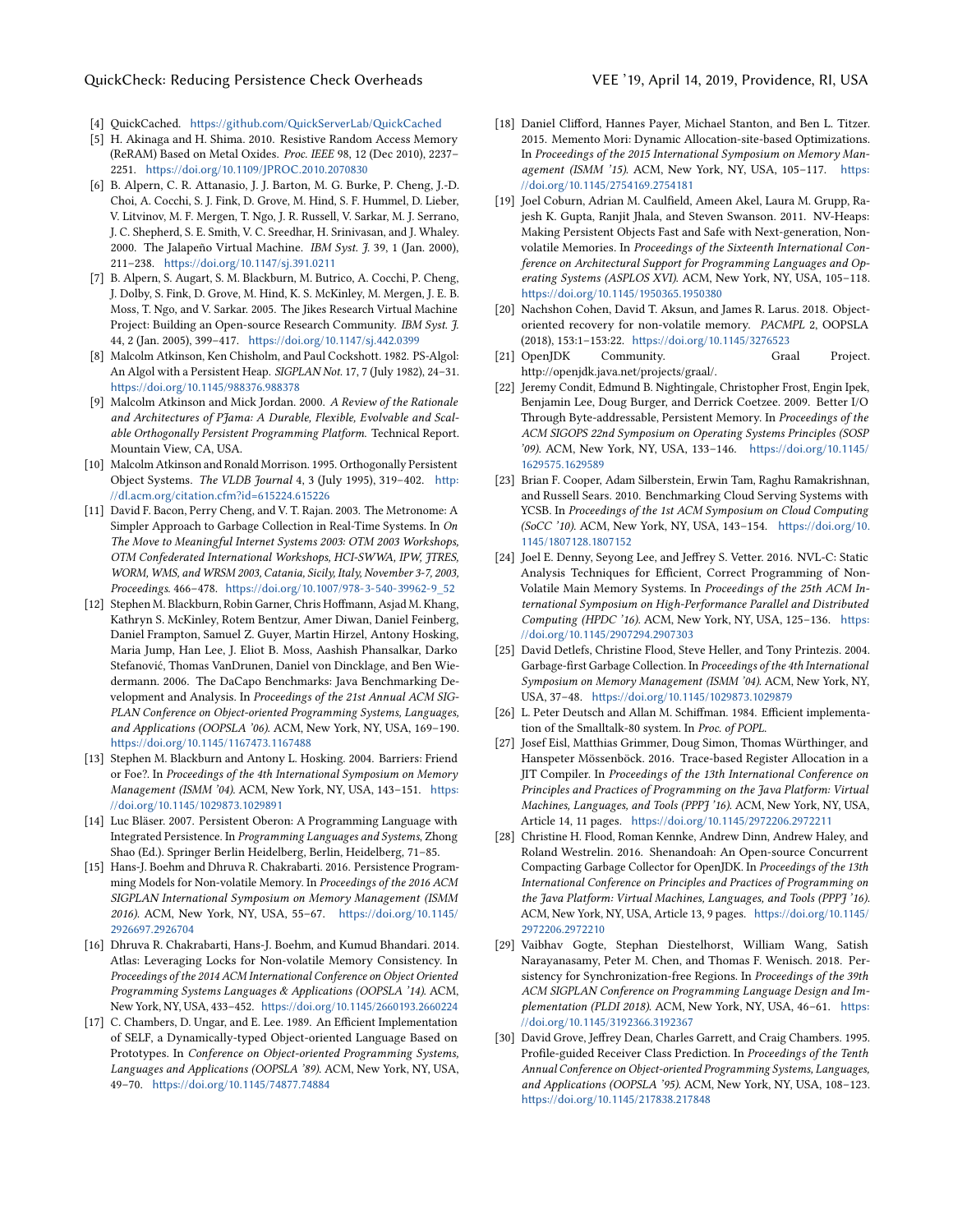- <span id="page-13-11"></span>[31] Urs Hölzle, Craig Chambers, and David Ungar. 1992. Debugging Optimized Code with Dynamic Deoptimization. In Proc. of PLDI. 32– 43.
- <span id="page-13-18"></span>[32] Antony L. Hosking and Jiawan Chen. 1999. PM3: An Orthogonal Persistent Systems Programming Language - Design, Implementation, Performance. In Proceedings of the 25th International Conference on Very Large Data Bases (VLDB '99). Morgan Kaufmann Publishers Inc., San Francisco, CA, USA, 587–598. [http://dl.acm.org/citation.cfm?id=](http://dl.acm.org/citation.cfm?id=645925.671503) [645925.671503](http://dl.acm.org/citation.cfm?id=645925.671503)
- <span id="page-13-4"></span>[33] Terry Ching-Hsiang Hsu, Helge Brügner, Indrajit Roy, Kimberly Keeton, and Patrick Eugster. 2017. NVthreads: Practical Persistence for Multi-threaded Applications. In Proceedings of the Twelfth European Conference on Computer Systems (EuroSys '17). ACM, New York, NY, USA, 468–482. <https://doi.org/10.1145/3064176.3064204>
- <span id="page-13-3"></span>[34] Jian Huang, Moinuddin K. Qureshi, and Karsten Schwan. 2015. NVRAM-Aware Logging in Transaction Systems. In Proceedings of the 41st International Conference on Very Large Data Bases (VLDB'15).
- <span id="page-13-9"></span>[35] Intel. Intel Optane DC Persistent Memory. www.intel.com/optanedcpersistentmemory.
- <span id="page-13-16"></span>[36] Intel. Pmemkv: Key/Value Datastore for Persistent Memory. [https:](https://github.com/pmem/pmemkv) [//github.com/pmem/pmemkv](https://github.com/pmem/pmemkv)
- <span id="page-13-13"></span>[37] Intel. Intel 64 and IA-32 Architectures Software Developer's Manual. [https://www.intel.com/content/dam/www/public/us/en/](https://www.intel.com/content/dam/www/public/us/en/documents/manuals/64-ia-32-architectures-software-developer-\instruction-set-reference-manual-325383.pdf) [documents/manuals/64-ia-32-architectures-software-developer-\](https://www.intel.com/content/dam/www/public/us/en/documents/manuals/64-ia-32-architectures-software-developer-\instruction-set-reference-manual-325383.pdf) [instruction-set-reference-manual-325383.pdf](https://www.intel.com/content/dam/www/public/us/en/documents/manuals/64-ia-32-architectures-software-developer-\instruction-set-reference-manual-325383.pdf).
- <span id="page-13-0"></span>[38] Intel. 3D XPoint: A Breakthrough in Non-Volatile Memory Technology.

[https://www.intel.com/content/www/us/en/](https://www.intel.com/content/www/us/en/architecture-and-technology/intel-micron-3d-xpoint-webcast.html) [architecture-and-technology/intel-micron-3d-xpoint-webcast.html](https://www.intel.com/content/www/us/en/architecture-and-technology/intel-micron-3d-xpoint-webcast.html).

- <span id="page-13-19"></span>[39] Mick Jordan and Malcolm Atkinson. 2000. Orthogonal Persistence for the Java[Tm] Platform: Specification and Rationale. Technical Report. Mountain View, CA, USA.
- <span id="page-13-5"></span>[40] Aasheesh Kolli, Vaibhav Gogte, Ali Saidi, Stephan Diestelhorst, Peter M. Chen, Satish Narayanasamy, and Thomas F. Wenisch. 2017. Language-level Persistency. In Proceedings of the 44th Annual International Symposium on Computer Architecture (ISCA '17). ACM, New York, NY, USA, 481–493. <https://doi.org/10.1145/3079856.3080229>
- <span id="page-13-29"></span>[41] Thomas Kotzmann, Christian Wimmer, Hanspeter Mössenböck, Thomas Rodriguez, Kenneth Russell, and David Cox. 2008. Design of the Java HotSpot Client Compiler for Java 6. ACM Trans. Archit. Code Optim. 5, 1, Article 7 (May 2008), 32 pages. [https:](https://doi.org/10.1145/1369396.1370017) [//doi.org/10.1145/1369396.1370017](https://doi.org/10.1145/1369396.1370017)
- <span id="page-13-1"></span>[42] B. C. Lee, P. Zhou, J. Yang, Y. Zhang, B. Zhao, E. Ipek, O. Mutlu, and D. Burger. 2010. Phase-Change Technology and the Future of Main Memory. IEEE Micro 30, 1 (Jan 2010), 143–143. [https://doi.org/10.1109/](https://doi.org/10.1109/MM.2010.24) [MM.2010.24](https://doi.org/10.1109/MM.2010.24)
- <span id="page-13-22"></span>[43] Brian Lewis, Bernd Mathiske, and Neal M. Gafter. 2001. Architecture of the PEVM: A High-Performance Orthogonally Persistent Java Virtual Machine. In Revised Papers from the 9th International Workshop on Persistent Object Systems (POS-9). Springer-Verlag, London, UK, UK, 18–33. <http://dl.acm.org/citation.cfm?id=648124.747405>
- <span id="page-13-10"></span>[44] Tim Lindholm, Frank Yellin, Gilad Bracha, and Alex Buckley. 2014. The Java Virtual Machine Specification, Java SE 8 Edition (1st ed.). Addison-Wesley Professional.
- <span id="page-13-23"></span>[45] Alonso Marquez, Stephen Blackburn, Gavin Mercer, and John N. Zigman. 2001. Implementing Orthogonally Persistent Java. In Revised Papers from the 9th International Workshop on Persistent Object Systems (POS-9). Springer-Verlag, London, UK, UK, 247–261. [http:](http://dl.acm.org/citation.cfm?id=648124.747395) [//dl.acm.org/citation.cfm?id=648124.747395](http://dl.acm.org/citation.cfm?id=648124.747395)
- <span id="page-13-24"></span>[46] Matthias Meyer. 2006. A True Hardware Read Barrier. In Proceedings of the 5th International Symposium on Memory Management (ISMM '06). ACM, New York, NY, USA, 3–16. [https://doi.org/10.1145/1133956.](https://doi.org/10.1145/1133956.1133959) [1133959](https://doi.org/10.1145/1133956.1133959)
- <span id="page-13-6"></span>[47] Sanketh Nalli, Swapnil Haria, Mark D. Hill, Michael M. Swift, Haris Volos, and Kimberly Keeton. 2017. An Analysis of Persistent Memory

Use with WHISPER. In Proceedings of the Twenty-Second International Conference on Architectural Support for Programming Languages and Operating Systems (ASPLOS '17). ACM, New York, NY, USA, 135–148. <https://doi.org/10.1145/3037697.3037730>

- <span id="page-13-12"></span>[48] Guilherme Ottoni. 2018. HHVM JIT: A Profile-guided, Region-based Compiler for PHP and Hack. In Proceedings of the 39th ACM SIG-PLAN Conference on Programming Language Design and Implementation (PLDI 2018). ACM, New York, NY, USA, 151–165. [https:](https://doi.org/10.1145/3192366.3192374) [//doi.org/10.1145/3192366.3192374](https://doi.org/10.1145/3192366.3192374)
- <span id="page-13-17"></span>[49] Ismail Oukid, Johan Lasperas, Anisoara Nica, Thomas Willhalm, and Wolfgang Lehner. 2016. FPTree: A Hybrid SCM-DRAM Persistent and Concurrent B-Tree for Storage Class Memory. In Proceedings of the 2016 International Conference on Management of Data (SIGMOD '16). ACM, New York, NY, USA, 371–386. <https://doi.org/10.1145/2882903.2915251>
- <span id="page-13-25"></span>[50] Pekka P. Pirinen. 1998. Barrier Techniques for Incremental Tracing. In Proceedings of the 1st International Symposium on Memory Management (ISMM '98). ACM, New York, NY, USA, 20–25. [https://doi.org/10.1145/](https://doi.org/10.1145/286860.286863) [286860.286863](https://doi.org/10.1145/286860.286863)
- <span id="page-13-26"></span>[51] Filip Pizlo, Daniel Frampton, Erez Petrank, and Bjarne Steensgaard. 2007. Stopless: a real-time garbage collector for multiprocessors. In Proceedings of the 6th International Symposium on Memory Management, ISMM 2007, Montreal, Quebec, Canada, October 21-22, 2007. 159–172. <https://doi.org/10.1145/1296907.1296927>
- <span id="page-13-2"></span>[52] S. Raoux, G. W. Burr, M. J. Breitwisch, C. T. Rettner, Y. C. Chen, R. M. Shelby, M. Salinga, D. Krebs, S. H. Chen, H. L. Lung, and C. H. Lam. 2008. Phase-change random access memory: A scalable technology. IBM Journal of Research and Development 52, 4.5 (July 2008), 465–479. <https://doi.org/10.1147/rd.524.0465>
- <span id="page-13-20"></span>[53] Joel E. Richardson, Michael J. Carey, and Daniel T. Schuh. 1993. The Design of the E Programming Language. ACM Trans. Program. Lang. Syst. 15, 3 (July 1993), 494–534. <https://doi.org/10.1145/169683.174157>
- <span id="page-13-15"></span>[54] Andreas Sewe, Mira Mezini, Aibek Sarimbekov, and Walter Binder. 2011. Da Capo con Scala: Design and Analysis of a Scala Benchmark Suite for the Java Virtual Machine. In Proceedings of the 26th Conference on Object-Oriented Programming, Systems, Languages and Applications (OOPSLA '11). ACM, New York, NY, USA, 657–676.
- <span id="page-13-7"></span>[55] Thomas Shull, Jian Huang, and Josep Torrellas. 2018. Defining a Highlevel Programming Model for Emerging NVRAM Technologies. In Proceedings of the 15th International Conference on Managed Languages & Runtimes (ManLang '18). ACM, New York, NY, USA, Article 11, 7 pages. <https://doi.org/10.1145/3237009.3237027>
- <span id="page-13-8"></span>[56] Thomas Shull, Jian Huang, and Josep Torrellas. 2019. AutoPersist: An Easy-To-Use Java NVM Framework Based on Reachability. In Proceedings of the 40th ACM SIGPLAN Conference on Programming Language Design and Implementation (PLDI'19). [https://doi.org/10.1145/3314221.](https://doi.org/10.1145/3314221.3314608) [3314608](https://doi.org/10.1145/3314221.3314608)
- <span id="page-13-21"></span>[57] Vivek Singhal, Sheetal V. Kakkad, and Paul R. Wilson. 1993. Texas: An Efficient, Portable Persistent Store. In Persistent Object Systems, Antonio Albano and Ron Morrison (Eds.). Springer London, London, 11–33.
- <span id="page-13-14"></span>[58] SNIA. NVM Programming Model v1.2. [https://www.snia.org/sites/](https://www.snia.org/sites/default/files/technical_work/final/NVMProgrammingModel_v1.2.pdf) [default/files/technical\\_work/final/NVMProgrammingModel\\_v1.2.](https://www.snia.org/sites/default/files/technical_work/final/NVMProgrammingModel_v1.2.pdf) [pdf](https://www.snia.org/sites/default/files/technical_work/final/NVMProgrammingModel_v1.2.pdf)
- <span id="page-13-30"></span>[59] T. Suganuma, T. Ogasawara, M. Takeuchi, T. Yasue, M. Kawahito, K. Ishizaki, H. Komatsu, and T. Nakatani. 2000. Overview of the IBM Java Just-in-time Compiler. IBM Syst. J. 39, 1 (Jan. 2000), 175–193. <https://doi.org/10.1147/sj.391.0175>
- <span id="page-13-27"></span>[60] Gil Tene, Balaji Iyengar, and Michael Wolf. 2011. C4: The Continuously Concurrent Compacting Collector. In Proceedings of the International Symposium on Memory Management (ISMM '11). ACM, New York, NY, USA, 79–88. <https://doi.org/10.1145/1993478.1993491>
- <span id="page-13-28"></span>[61] Martin T. Vechev and David F. Bacon. 2004. Write Barrier Elision for Concurrent Garbage Collectors. In Proceedings of the 4th International Symposium on Memory Management (ISMM '04). ACM, New York, NY,